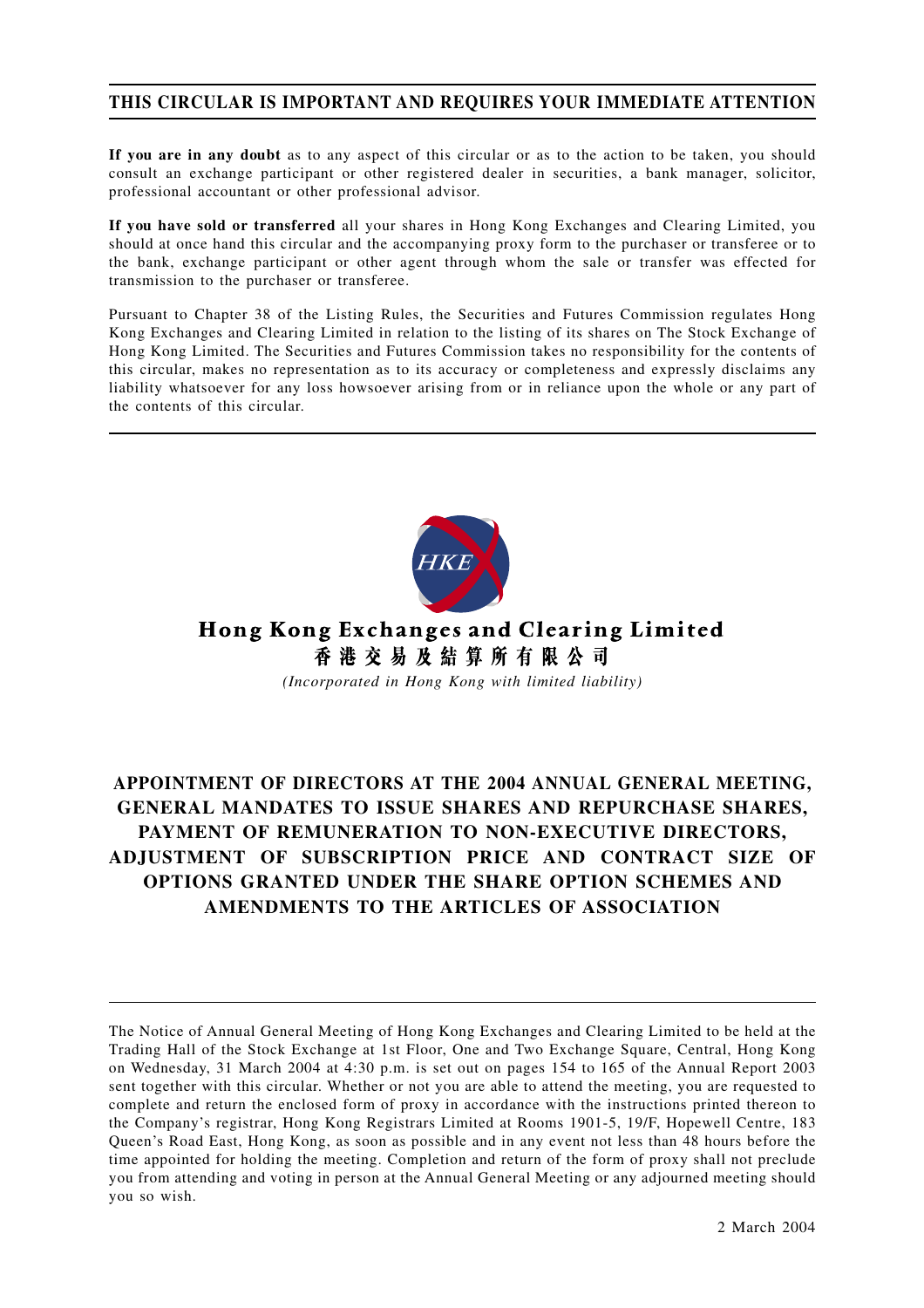# **DEFINITIONS**

*In this circular, the following expressions have the following meanings unless the context otherwise requires:*

| "AGM"                                   | the annual general meeting of HKEx to be held at the Trading<br>Hall of the Stock Exchange at 1st Floor, One and Two<br>Exchange Square, Central, Hong Kong on Wednesday, 31<br>March 2004 at 4:30 p.m., notice of which is set out on pages<br>154 to 165 of the Annual Report 2003 sent together with this<br>circular or, where the context so admits, any adjournment<br>thereof; |
|-----------------------------------------|---------------------------------------------------------------------------------------------------------------------------------------------------------------------------------------------------------------------------------------------------------------------------------------------------------------------------------------------------------------------------------------|
| "Articles of Association"               | the articles of association of HKEx, as originally adopted, or<br>as from time to time altered in accordance with the<br>Companies Ordinance;                                                                                                                                                                                                                                         |
| "Board"                                 | the board of Directors of the Company;                                                                                                                                                                                                                                                                                                                                                |
| "Company" or "HKEx"                     | Hong Kong Exchanges and Clearing Limited, a company<br>incorporated in Hong Kong with limited liability;                                                                                                                                                                                                                                                                              |
| "Companies Ordinance" or<br>"Ordinance" | the Companies Ordinance, Chapter 32 of the Laws of Hong<br>Kong;                                                                                                                                                                                                                                                                                                                      |
| "Directors"                             | the directors of HKEx;                                                                                                                                                                                                                                                                                                                                                                |
| "Latest Practicable Date"               | 1 March 2004, being the latest practicable date prior to the<br>printing of this circular for ascertaining certain information<br>referred to in this circular;                                                                                                                                                                                                                       |
| "Listing Rules"                         | the Rules Governing the Listing of Securities on the Stock<br>Exchange;                                                                                                                                                                                                                                                                                                               |
| "Post-Listing Share Option<br>Scheme"   | the share option scheme of HKEx adopted on 31 May 2000<br>and amended on 17 April 2002;                                                                                                                                                                                                                                                                                               |
| "Pre-Listing Share Option<br>Scheme"    | the pre-listing share option scheme of HKEx adopted on 31<br>May 2000;                                                                                                                                                                                                                                                                                                                |
| "SFC"                                   | the Securities and Futures Commission;                                                                                                                                                                                                                                                                                                                                                |
| "SFO"                                   | the Securities and Futures Ordinance (Chapter 571 of the<br>Laws of Hong Kong);                                                                                                                                                                                                                                                                                                       |
| "Share Option Schemes"                  | the Pre-Listing Share Option Scheme and the Post-Listing<br>Share Option Scheme;                                                                                                                                                                                                                                                                                                      |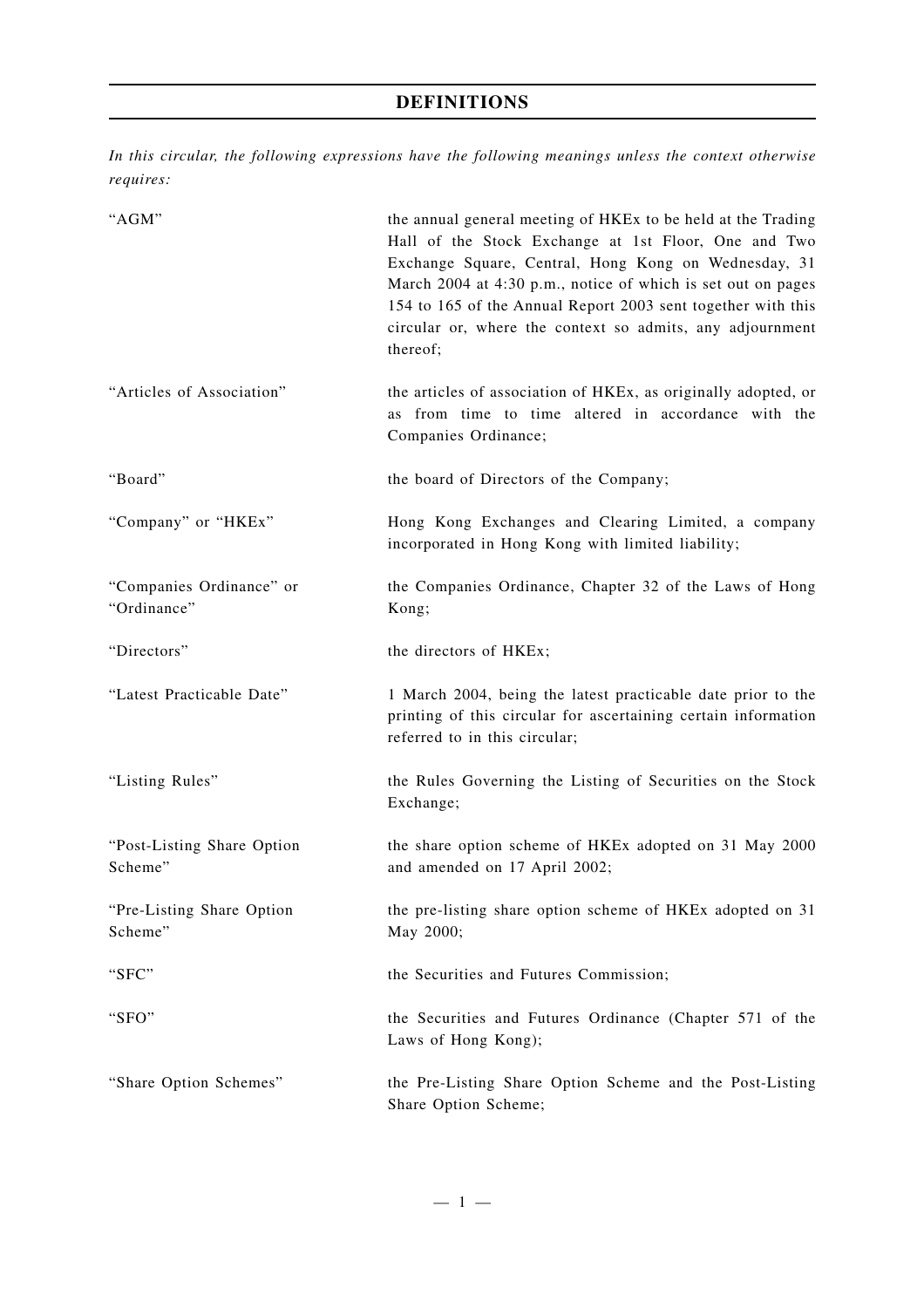# **DEFINITIONS**

| "Shareholders"   | holders of Shares;                                           |
|------------------|--------------------------------------------------------------|
| "Shares"         | shares of HK\$1.00 each in the share capital of the Company; |
| "Stock Exchange" | The Stock Exchange of Hong Kong Limited; and                 |
| "Takeover Code"  | the Hong Kong Code on Takeovers and Mergers.                 |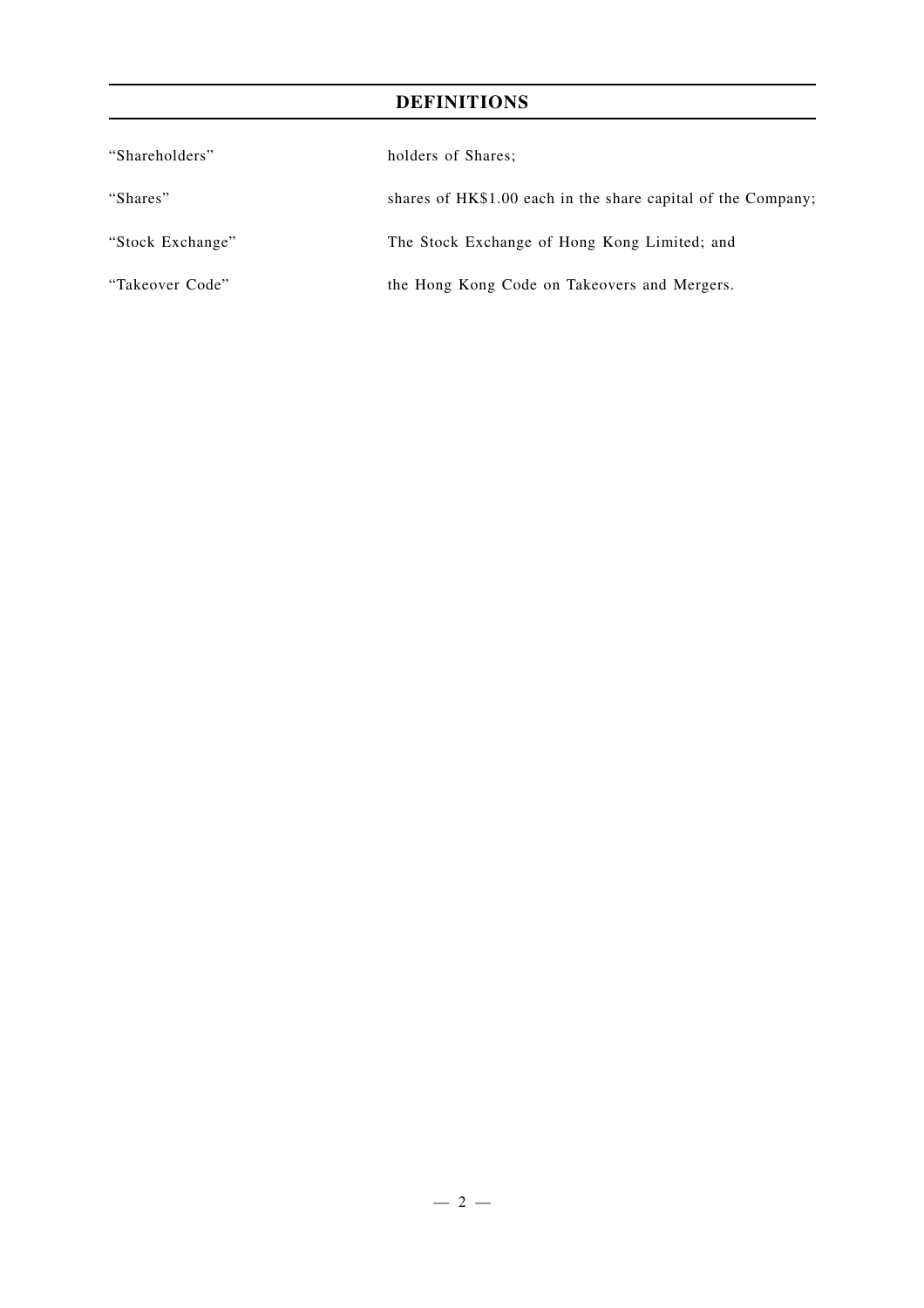

# Hong Kong Exchanges and Clearing Limited 香港交易及結算所有限公司

*(Incorporated in Hong Kong with limited liability)*

*Non-executive Directors:* LEE Yeh Kwong, Charles, *Chairman* FAN Hung Ling, Henry FONG Hup FRESHWATER, Timothy George KWOK Chi Piu, Bill LEE Jor Hung, Dannis LEE Kwan Ho, Vincent Marshall LEONG Ka Chai LO Ka Shui STRICKLAND, John Estmond WEBB, David Michael WONG Sai Hung, Oscar

*Executive Director:* CHOW Man Yiu, Paul, *Chief Executive* *Registered Office:* 12th Floor One International Finance Centre 1 Harbour View Street Central Hong Kong

2 March 2004

*To the Shareholders*

Dear Sir or Madam,

## **APPOINTMENT OF DIRECTORS AT THE 2004 ANNUAL GENERAL MEETING, GENERAL MANDATES TO ISSUE SHARES AND REPURCHASE SHARES, PAYMENT OF REMUNERATION TO NON-EXECUTIVE DIRECTORS, ADJUSTMENT OF SUBSCRIPTION PRICE AND CONTRACT SIZE OF OPTIONS GRANTED UNDER THE SHARE OPTION SCHEMES AND AMENDMENTS TO THE ARTICLES OF ASSOCIATION**

### **1. INTRODUCTION**

The purpose of this circular is to give you information on matters to be dealt with at the forthcoming AGM. They are: (i) appointment of Directors; (ii) grant of general mandates to issue Shares and to repurchase Shares; (iii) payment of remuneration to non-executive Directors; (iv) adjustment of the subscription price and contract size of options granted under the Share Option Schemes; and (v) amendments to the Articles of Association.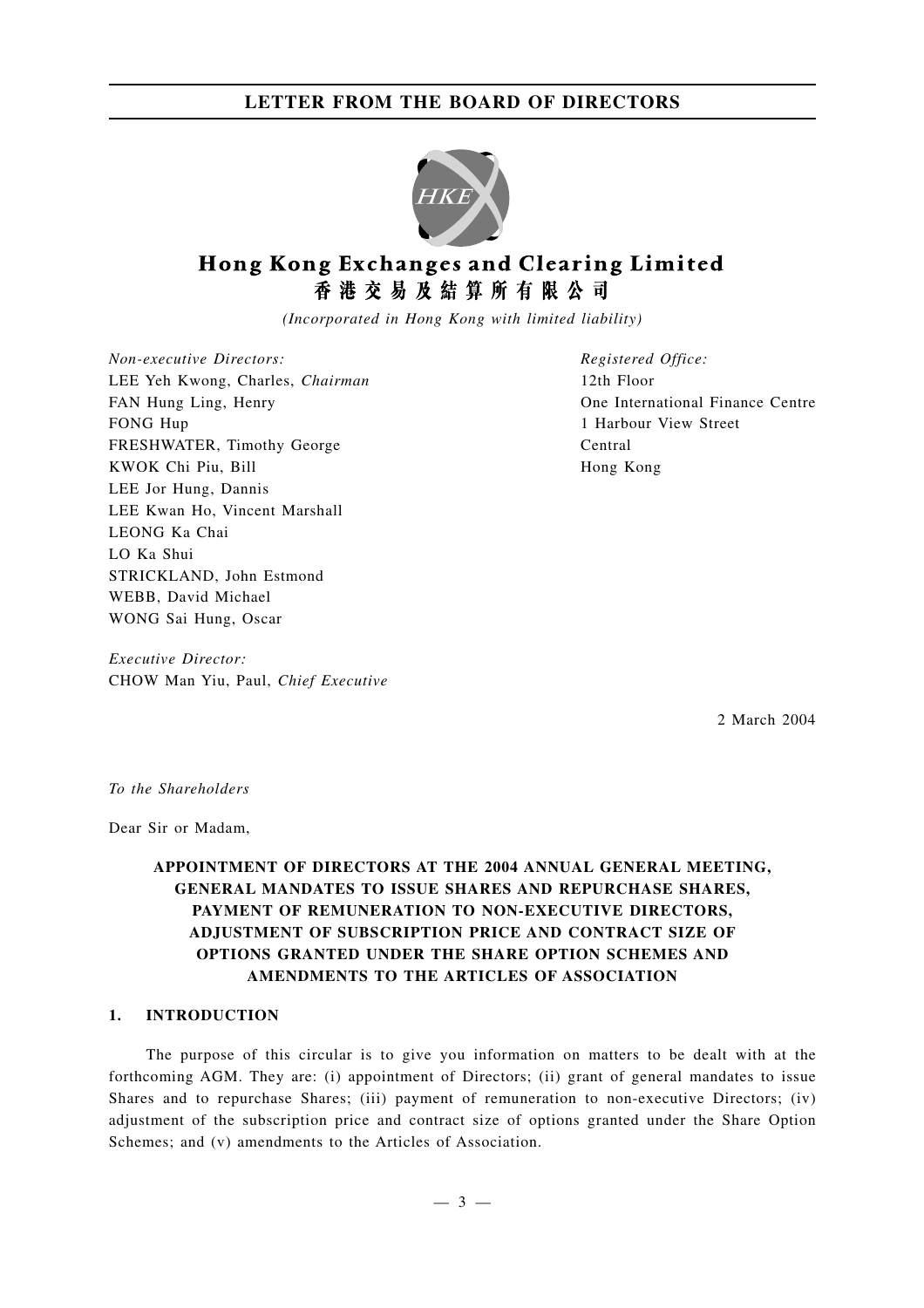### **2. APPOINTMENT OF DIRECTORS**

The Board currently consists of thirteen Directors, including:

- (i) six Directors appointed by the Financial Secretary ("Public Interest Directors"), namely Mr Lee Yeh Kwong, Charles, Mr Fan Hung Ling, Henry, Mr Fong Hup, Mr Timothy George Freshwater, Mr Leong Ka Chai and Dr Lo Ka Shui. The terms of office of Mr Lee, Mr Freshwater and Dr Lo will expire at the conclusion of the AGM, while Mr Fan, Mr Fong and Mr Leong will hold office until the conclusion of the annual general meeting to be held in 2005;
- (ii) five Directors elected by the Shareholders ("Elected Directors") at the 2003 annual general meeting, namely Dr Kwok Chi Piu, Bill, Mr Lee Jor Hung, Dannis, Mr Lee Kwan Ho, Vincent Marshall, Mr David Michael Webb and Mr Wong Sai Hung, Oscar;
- (iii) Mr John Estmond Strickland, who was appointed by the Board on 16 April 2003 to fill a vacancy in the Elected Directors category; and
- (iv) the Chief Executive of the Company, Mr Chow Man Yiu, Paul, as an *ex-officio* Director.

According to Article 93(1) and (2), at every annual general meeting after the annual general meeting in year 2003, one-third of the Directors who are subject to retirement by rotation or, if their number is not three or a multiple of three, then the number nearest to but not exceeding one-third of the Directors shall retire from office. The Public Interest Directors and the Chief Executive are not subject to retirement by rotation. Mr John Estmond Strickland, who was appointed under Article 92 to hold office until the AGM, is also not subject to retirement by rotation. Article 93(3) further provides that the Directors to retire by rotation on each occasion shall be those who have been longest in office since their last appointment or reappointment, but as between persons who became or were last reappointed Directors on the same day, those to retire shall (unless they otherwise agree among themselves) be determined by drawing lots. Article 93(5) provides that a retiring Director is eligible for reappointment.

Mr John Estmond Strickland, being a Director appointed by the Board after the 2003 annual general meeting of HKEx, will hold office only until the AGM in accordance with Article 92. In addition to Mr Strickland, one of the five Elected Directors elected by Shareholders on 15 April 2003, who are subject to retirement by rotation, shall retire at the AGM. Pursuant to Article 93(3), lots have been drawn and Mr Wong Sai Hung, Oscar shall retire at the conclusion of the AGM. Both Messrs John Estmond Strickland and Wong Sai Hung, Oscar are eligible for reappointment.

Shareholders are invited to elect up to two Elected Directors at the AGM to fill the vacancies available due to retirement of the two said Directors.

Article 90(2) of the Articles of Association provides that no person (other than a Director retiring in accordance with the Articles of Association) may be appointed as an Elected Director unless:

(a) he is recommended by the Board; or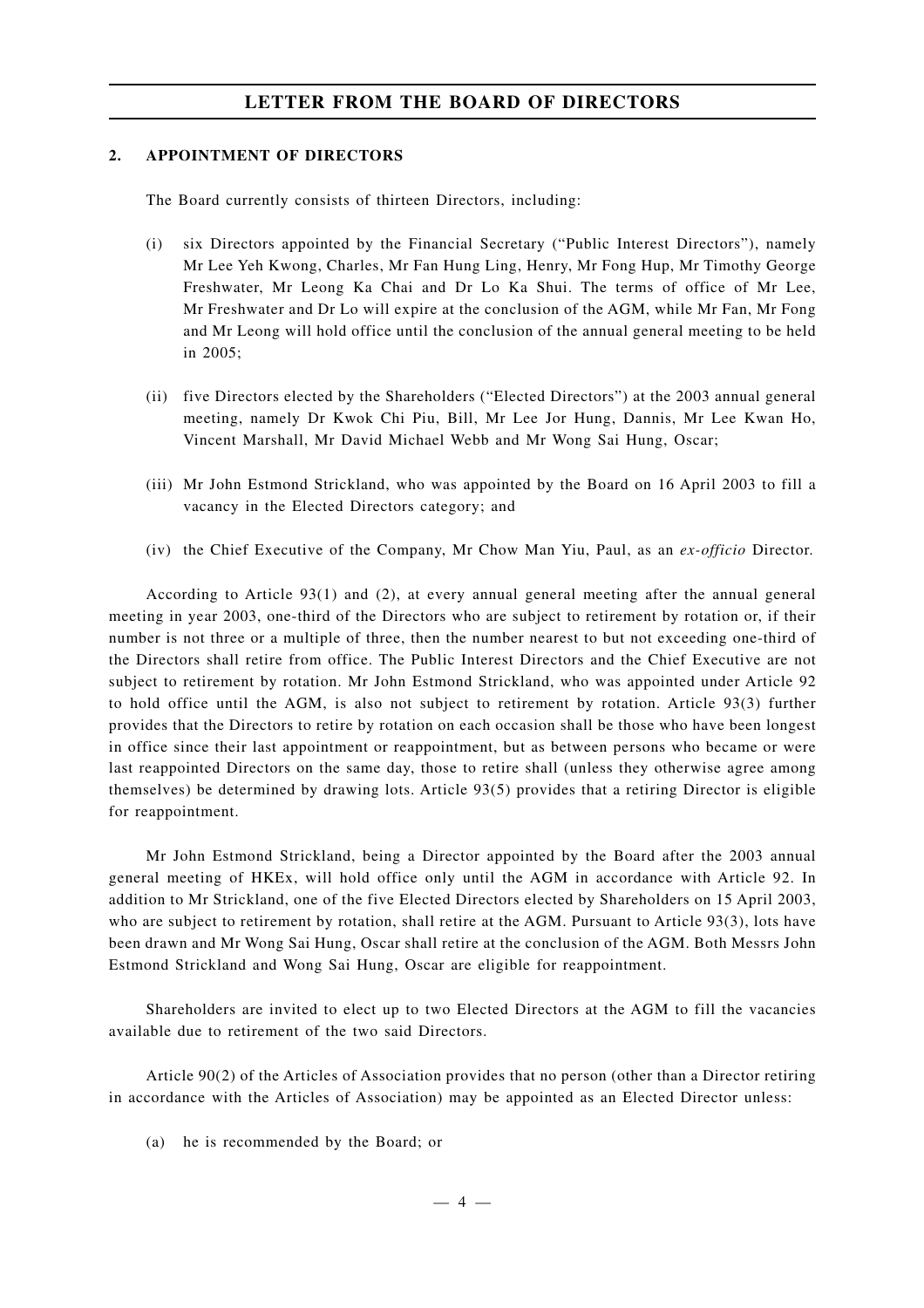(b) not less than seven nor more than 28 clear days before the date appointed for the meeting, a Shareholder (who is not the person to be proposed) has given to the Secretary of the Company notice of his intention to propose a resolution for the appointment of that person and a notice executed by that person of his willingness to be appointed.

Accordingly, if a Shareholder wishes to nominate a person to stand for election as a director, notice of his intention to propose a resolution and the notice executed by his nominee of his willingness to be appointed have to be validly served on the Secretary of HKEx during the period from 2 March 2004 to 23 March 2004 (both days inclusive).

The Nomination Committee, comprising three non-executive Directors, namely, Mr Lee Yeh Kwong, Charles, Dr Lo Ka Shui and Mr Wong Sai Hung, Oscar, has nominated Messrs John Estmond Strickland and Wong Sai Hung, Oscar as candidates for the Board to consider and recommend to Shareholders. A list of the two candidates nominated by the Nomination Committee and recommended by the Board together with the individual candidate's brief biography are set out in Appendix I of this circular. Appendix I also contains an explanation of the resolutions and voting procedures in relation to the election of Directors at the AGM. If a valid notice from a Shareholder to propose a person to stand for election as a director at the AGM is received after the printing of this circular, HKEx will issue a supplementary circular to inform Shareholders of the details of the additional candidate proposed.

As for the Public Interest Directors, the terms of office of Mr Lee Yeh Kwong, Charles, Mr Timothy George Freshwater and Dr Lo Ka Shui will expire at the conclusion of the AGM. The Financial Secretary has not yet informed the Company of the persons whom he intends to appoint or reappoint as Directors with effect from the conclusion of the AGM. A press release will be issued once the Company has received the notices of appointment from the Financial Secretary.

### **3. GENERAL MANDATES TO ISSUE SHARES AND TO REPURCHASE SHARES**

At the last annual general meeting of HKEx held on 15 April 2003, ordinary resolutions were passed to grant general mandates to the Directors to repurchase Shares and to issue Shares. These general mandates will lapse at the conclusion of the AGM. Ordinary resolutions will be proposed at the AGM to grant to the Directors a general mandate:

(i) to allot, issue and deal with Shares not exceeding 20 per cent. of the aggregate nominal amount of the share capital of HKEx in issue on 31 March 2004, the date of the AGM;

(ii) to allot, issue and deal with Shares, including the aggregate nominal amount of Shares repurchased by HKEx under the Repurchase Mandate as mentioned in (iii) (the mandates referred to in (i) and (ii) herein being hereinafter collectively referred to as the "Issue Mandates"); and

(iii) to repurchase, inter alia, Shares, the aggregate nominal amount of which does not exceed 10 per cent. of the aggregate nominal amount of the share capital of HKEx in issue on 31 March 2004, the date of the AGM (the "Repurchase Mandate").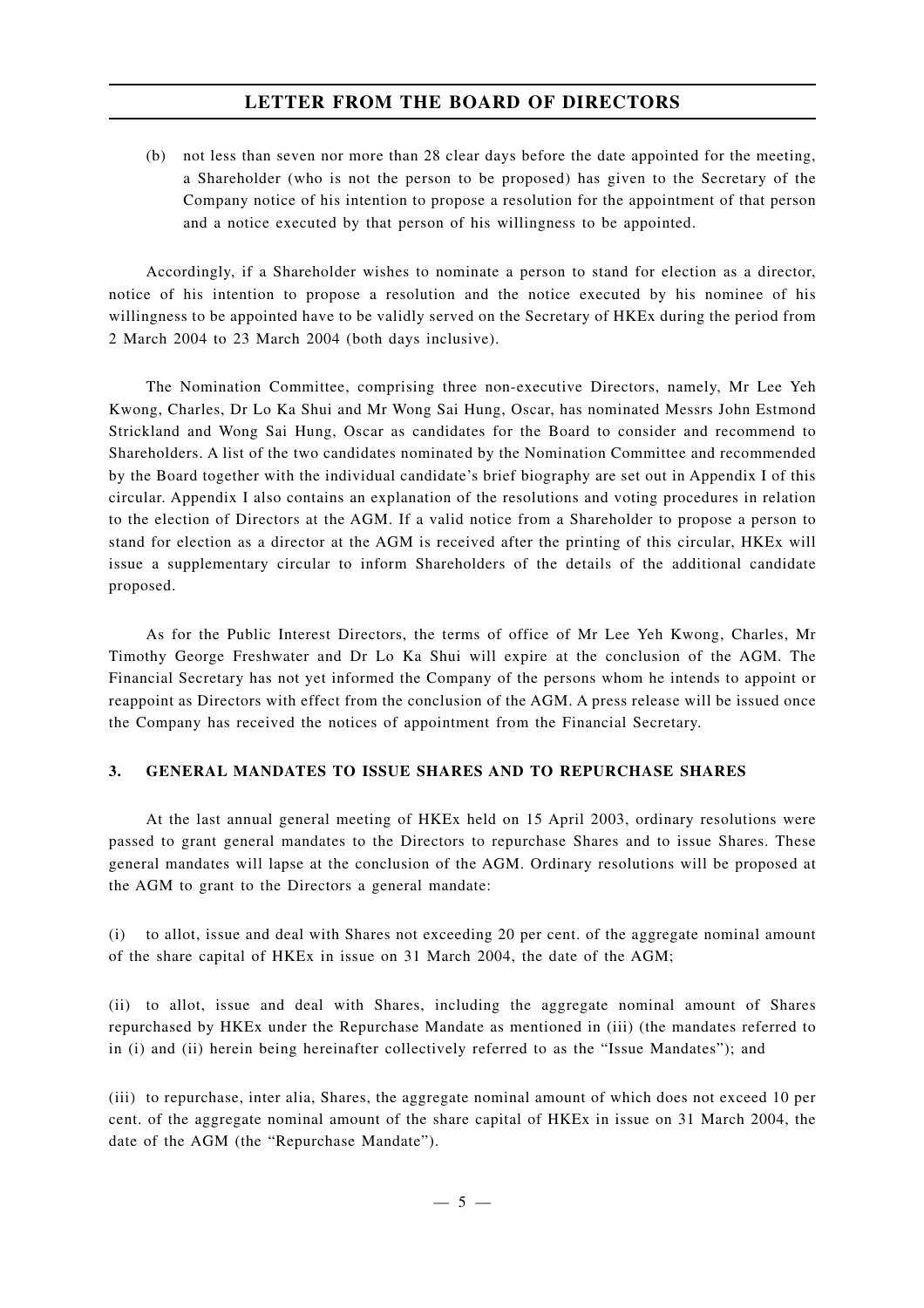Shareholders are referred to the Notice of AGM, set out on pages 154 to 165 of the Annual Report 2003 sent together with this circular, for details of the resolutions on these general mandates which will be considered at the AGM. With reference to these resolutions, the Board wishes to state that it has no immediate plans to repurchase any Shares or to issue any new Shares, whether for cash or otherwise, pursuant to the relevant mandates.

An explanatory statement, as required by the Listing Rules to be sent to Shareholders in connection with the Repurchase Mandate, is set out in Appendix II of this circular. This contains all the information reasonably necessary to enable the Shareholders to make an informed decision on whether or not to vote for or against the ordinary resolution to grant the Repurchase Mandate at the AGM.

### **4. PAYMENT OF ORDINARY REMUNERATION TO NON-EXECUTIVE DIRECTORS**

At the last annual general meeting, Shareholders approved the payment of HK\$100,000 to each non-executive Director for their services to the Company during the period from the conclusion of the last annual general meeting to the conclusion of the next annual general meeting of HKEx. Payment will be made after the conclusion of the forthcoming AGM. A Director who has not served the entire period will receive payment in proportion to his period of service.

Article 88(1) of the Articles of Association of the Company provides that ordinary remuneration to Directors shall from time to time be determined by the Company in general meeting. The Remuneration Committee recommends that the non-executive Directors of the Company should be remunerated to reflect the time and effort which they contribute to the Company. An ordinary resolution will be proposed at the AGM for the Shareholders to consider and if thought fit, approve the payment of HK\$100,000 to each non-executive Director for their services provided to the Company for the ensuing year calculated from the conclusion of the AGM to the conclusion of the next annual general meeting. The Remuneration Committee considers that the proposed remuneration is reasonable. Payment will be made in proportion to the period of service in the case of a Director who has not served the entire period.

# **5. ADJUSTMENT OF SUBSCRIPTION PRICE AND CONTRACT SIZE OF OPTIONS GRANTED UNDER THE SHARE OPTION SCHEMES**

On 31 May 2000, the Pre-Listing Share Option Scheme and the Post-Listing Share Option Scheme were adopted by the Shareholders of the Company. The Company has granted options to employees of the Company and the Company's subsidiaries under both Share Option Schemes.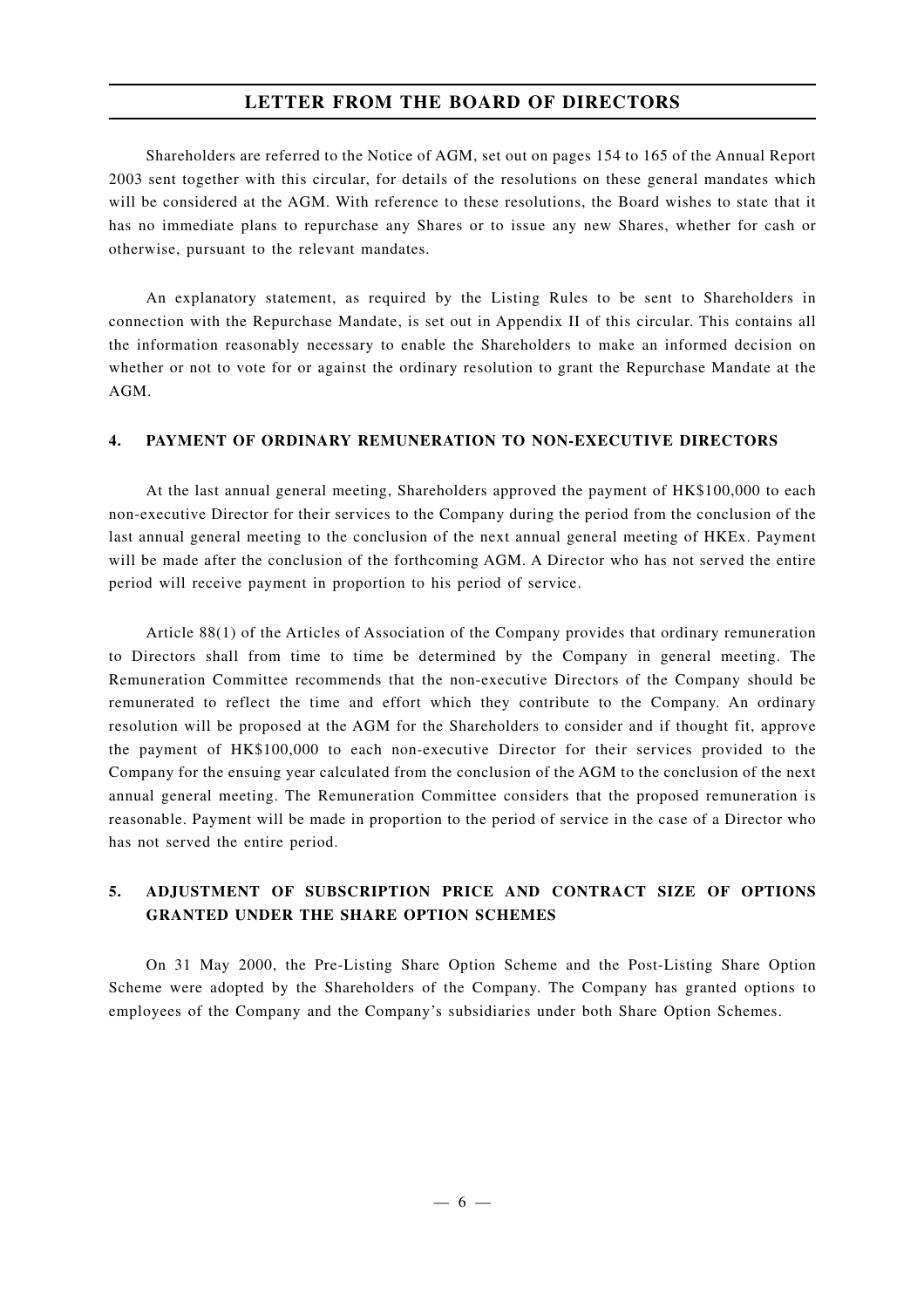Under the terms of the Share Option Schemes, adjustments may be made to the terms of options granted, including the subscription price at which an option holder may subscribe for Shares on the exercise of an option and the number of Shares which are the subject matter of an option (insofar as it is unexercised), in the event of any alteration in the capital structure of the Company. However, the Share Option Schemes do not specifically provide for adjustments to be made to the terms of the options in the event of a payment of special cash dividend by the Company.

In the stock options market operated by the Stock Exchange, there are procedures stipulated in Chapter 14 of the Operational Clearing Procedures for Options Trading Exchange Participants ("Options Clearing Procedures") which provide for adjustments to the terms of options contracts (including the exercise price and the contract size) if certain corporate events relating to the underlying shares occur. The purpose of such adjustments is to maintain as far as possible the value of the option contract unchanged before and after the ex-entitlement day or the corporate action effective day. Most of the issuers of warrants traded on the Stock Exchange follow the same principle and methodology adopted in the Options Clearing Procedures, except for capital dividend payment for which there is no set market practice for adjustments to warrants. The Options Clearing Procedures can be viewed on HKEx's website at www.hkex.com.hk. Hard copies of the Options Clearing Procedures can also be purchased from HKEx.

Under the Options Clearing Procedures, generally, no adjustment will be made on option positions for an ordinary cash dividend. For a special dividend or an extraordinary dividend, an adjustment will be made if the value of the payment is 2% or more of the relevant share's closing price on the day of the announcement.

The Board has carried out a review of the group's policy regarding its cash funds, which are made up largely of liquid funds required in connection with our clearing businesses but also include substantial retained earnings. The review has taken into account the changed economic environment, the group's strategy and the medium-term capital and risk management requirements. Following the review, the Board has recommended the payment of a special dividend to Shareholders in the amount of HK\$1.68 per Share. If the payment of the special dividend is approved by the Shareholders at the AGM, a resolution will be proposed at the AGM for adjusting the subscription price and the contract size of the options granted under the Share Option Schemes. Shareholders are referred to the Notice of AGM, set out on pages 154 to 165 of the Annual Report 2003 sent together with this circular, for details of the proposed resolution.

For the sake of fairness to employees of HKEx and its subsidiaries, the Board considers that an adjustment should be made to the terms of the options granted under the Share Option Schemes in line with the adjustment provisions set out in Chapter 14 of the Options Clearing Procedures. The subscription price and the contract size of the options granted are proposed to be adjusted as follows:

Adjusted Subscription Price

$$
ASP = OSP x \xrightarrow{S - OD - CD} S - OD
$$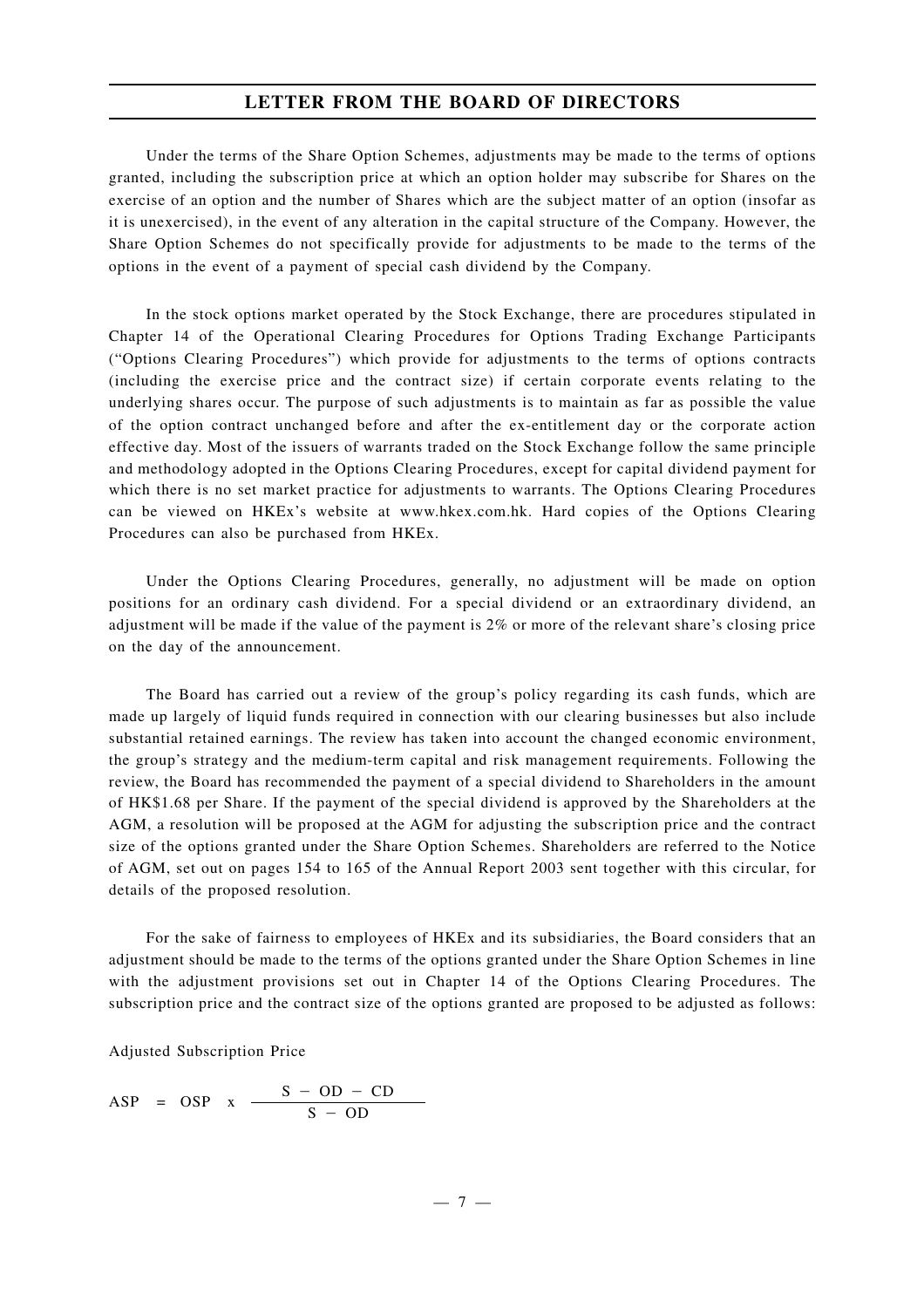Adjusted Contract Size

$$
ACS = \frac{OSP \times Old Contract Size}{ASP}
$$

where:

|     | $\angle$ ACS = the contract size of the option (being the number of shares which are the subject matter of<br>the option (insofar as it is unexercised)) adjusted in accordance with the resolution |
|-----|-----------------------------------------------------------------------------------------------------------------------------------------------------------------------------------------------------|
| ASP | = the subscription price of the option adjusted in accordance with the resolution                                                                                                                   |

- $OSP =$  the original subscription price of the option prior to adjustment
- $CD =$  the per share amount of the special cash dividend approved by shareholders at the AGM
- OD = the per share amount of any ordinary cash dividend approved by shareholders at the AGM
- S = the closing price of HKEx shares on the Stock Exchange on the last trading day on which the HKEx shares are traded cum the special cash dividend

Under Chapter 17 of the Listing Rules, any change to the terms of options granted under the Share Option Schemes must be approved by the Shareholders. Strictly speaking, the consent of the relevant option holder is also required before the adjustment will take effect.

No option has been granted by HKEx under the Share Option Schemes since the publication of HKEx's results announcement on 26 February 2004, and no such option will be granted on or before the date of the approval or disapproval (as the case may be) of the proposed resolution for the adjustment of the subscription price and the contract size.

### **6. AMENDMENTS TO THE ARTICLES OF ASSOCIATION**

The Stock Exchange has revised the Listing Rules based on the results of the Consultation Conclusions on Proposed Amendments to the Listing Rules Relating to Corporate Governance Issues issued in January 2003. In anticipation of the coming into effect of the revised Listing Rules on 31 March 2004, the Board considers that changes to the Articles of Association should be made in line with the changes required under the revised Listing Rules.

In addition, after the Companies (Amendment) Ordinance 2003 became effective on 13 February 2004, a director may be removed by an ordinary resolution instead of a special resolution notwithstanding any provision in a company's constitution. In this regard, amendments to the Articles of Association to reflect this legislative change will also be proposed at the AGM.

A special resolution which requires not less than 75 per cent. of the votes cast by the Shareholders attending and entitled to vote at the AGM will be put forth as special business to be considered and approved by the Shareholders at the AGM. Details relating to the proposed amendments are set out in Appendix III of this circular.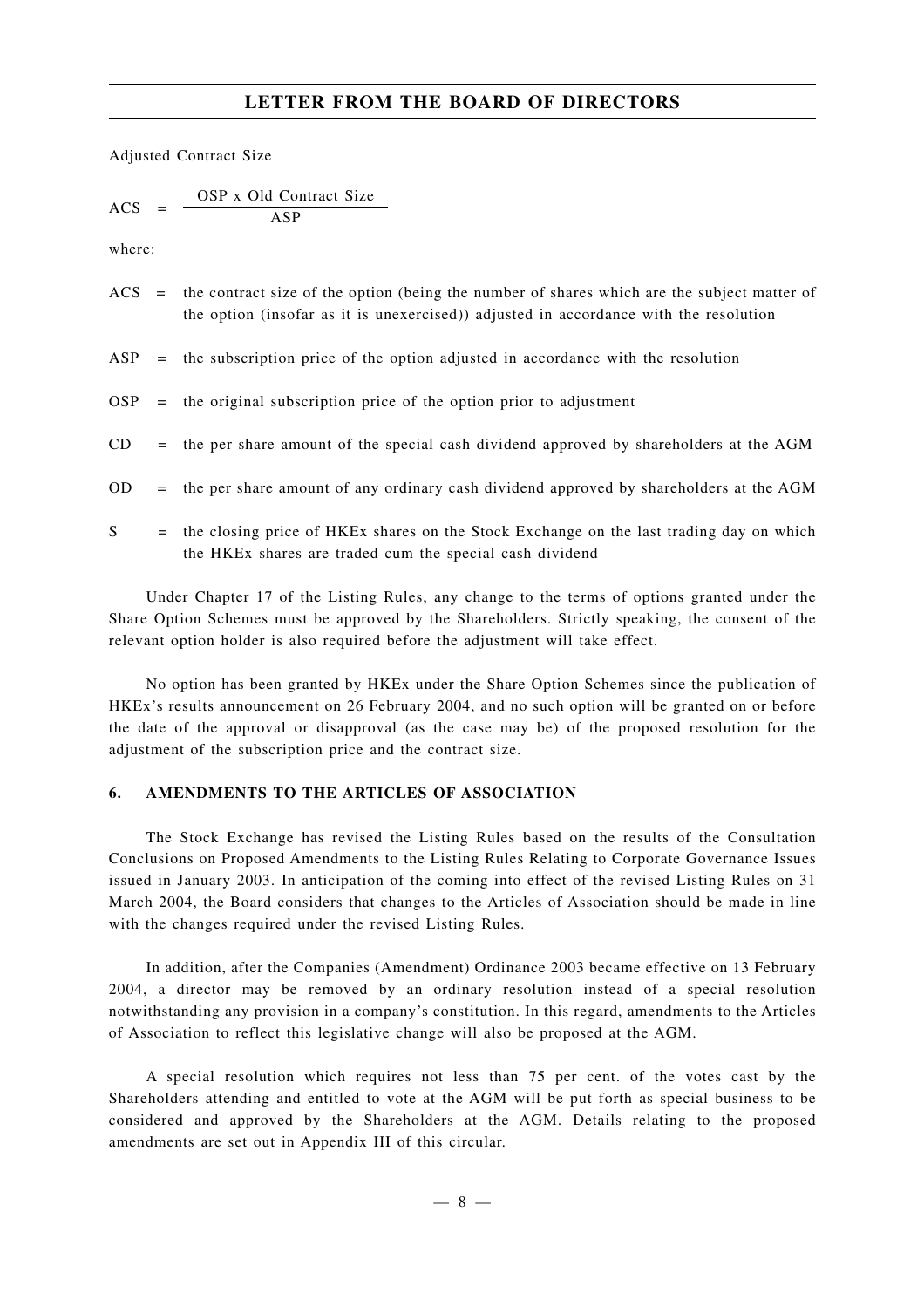As Shareholders may know, the Articles of Association may not be amended without the approval in writing of the SFC pursuant to section 67 of the SFO. The proposed amendments to the Articles of Association will be subject to the written approval of the SFC after passing of the special resolution at the AGM by the Shareholders. A press release will be issued after HKEx has received the said approval from the SFC.

### **7. RECOMMENDATIONS**

The Board is pleased to recommend its two candidates for Elected Directors as set out in Appendix I for the Shareholders' consideration. Shareholders may, if thought fit, appoint the candidates as Elected Directors with effect from the conclusion of the AGM to fill the vacancies arising from the retirement of Directors. Shareholders are encouraged to actively participate in the election of Directors at the AGM. The Board also believes that the granting of the Issue Mandates and the Repurchase Mandate, the payment of remuneration to non-executive Directors, the adjustment of the subscription price and contract size of options granted under the Share Option Schemes and the amendments to the Articles of Association are in the best interests of HKEx and the Shareholders, and accordingly recommends you to vote in favour of all the relevant resolutions to be proposed at the AGM. For the sake of good corporate governance practice, the Chairman intends to demand poll voting at the AGM for all the resolutions set out in the Notice of AGM.

> Yours faithfully, By Order of the Board **HONG KONG EXCHANGES AND CLEARING LIMITED Lee Yeh Kwong, Charles** *Chairman*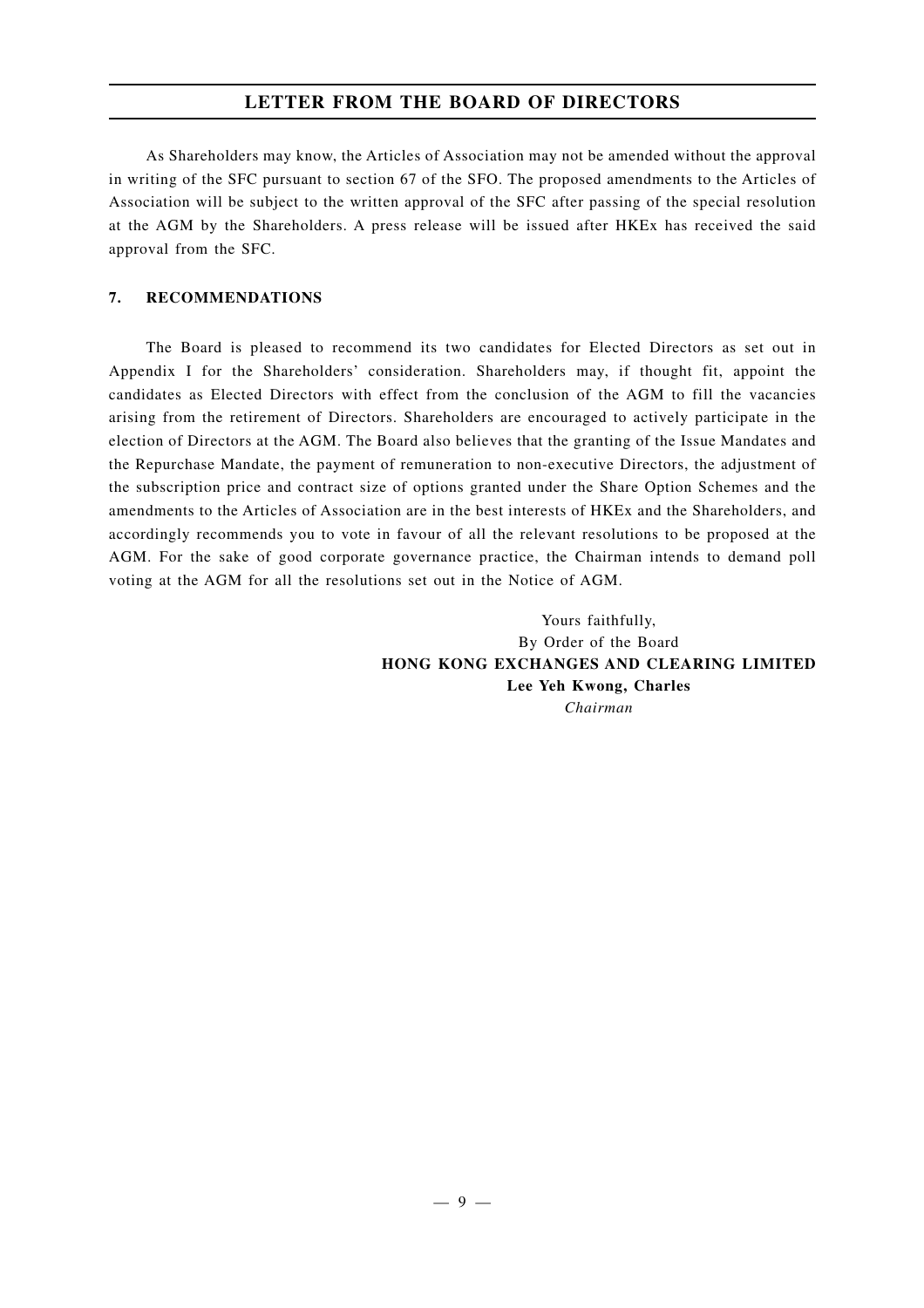### **LIST OF CANDIDATES**

The two candidates nominated by the Nomination Committee and recommended by the Board are set out below in alphabetical order.

**STRICKLAND, John Estmond, GBS, JP**, aged 64, has been a Non-executive Director of HKEx since 3 April 2000. Mr Strickland graduated from Jesus College, Cambridge University with a degree in Physics. He spent most of his working career with HSBC in Hong Kong, being responsible for the HSBC Group's IT from 1971 to 1995. From 1996 to 1998 he was chairman of The Hongkong and Shanghai Banking Corporation Limited, which has responsibility for HSBC's operations in Asia Pacific. Presently he is chairman of Hong Kong Cyberport Management Co Ltd, a director of the Airport Authority Hong Kong and Esquel Holdings Inc. He is a member of the Council of The University of Hong Kong, President of the Outward Bound Trust, and a member of the boards of the Community Chest, the Boys and Girls Clubs Association, the Youth Hostel Association, the Salvation Army Advisory Board, the Antiquities Advisory Board, the Hong Kong Adventure Corps, the China Exploration and Research Society, the Asia Society and the ICAC Operations Review Committee. He has honorary doctorates awarded by City University of Hong Kong and The Hong Kong Polytechnic University. He has honorary fellowships awarded by The Hong Kong Computer Society, the Hong Kong Institute of Bankers, the Hong Kong Management Association and The University of Hong Kong.

**WONG Sai Hung, Oscar**, aged 48, has been the Chief Executive Officer of BOCI-Prudential Asset Management Limited since 1 January 2001. Mr Wong was the Regional Managing Director of Prudential Portfolio Managers Asia from 1999 to 2000. From 1977 to October 1998, Mr Wong was working with LGT Asset Management Limited, a company which became a subsidiary of AMVESCAP, the parent of INVESCO in June 1998. During his first 10 years with LGT in Hong Kong, Mr Wong was involved in managing equity portfolios with investments in the Japanese and other Asia Pacific markets. From 1987 to 1990, Mr Wong was seconded to run an investment management joint venture in Taipei and assisted in starting of other similar investment management joint ventures of LGT in Thailand, Indonesia and the Mainland China. From 1994 to 1997, Mr Wong was responsible for LGT's mutual fund marketing operations in Canada, a business which he helped to establish in 1994. Mr Wong was the Deputy Managing Director of LGT from 1990 to 1994 and became the head of its Asian operations in January 1998. From June to October 1998, Mr Wong was the Deputy Chief Executive of INVESCO Asia Limited. Mr Wong studied business at Hong Kong Polytechnic University and was one of its first Marketing graduates in 1977. Mr Wong has over 26 years of experience in the fund management industry.

### **RESOLUTIONS AND VOTING**

In order to comply with section 157A of the Companies Ordinance and Article 91 of the Articles of Association of HKEx, there must be a separate resolution for the appointment of each candidate, unless a resolution that a single resolution for the appointment of two or more candidates shall be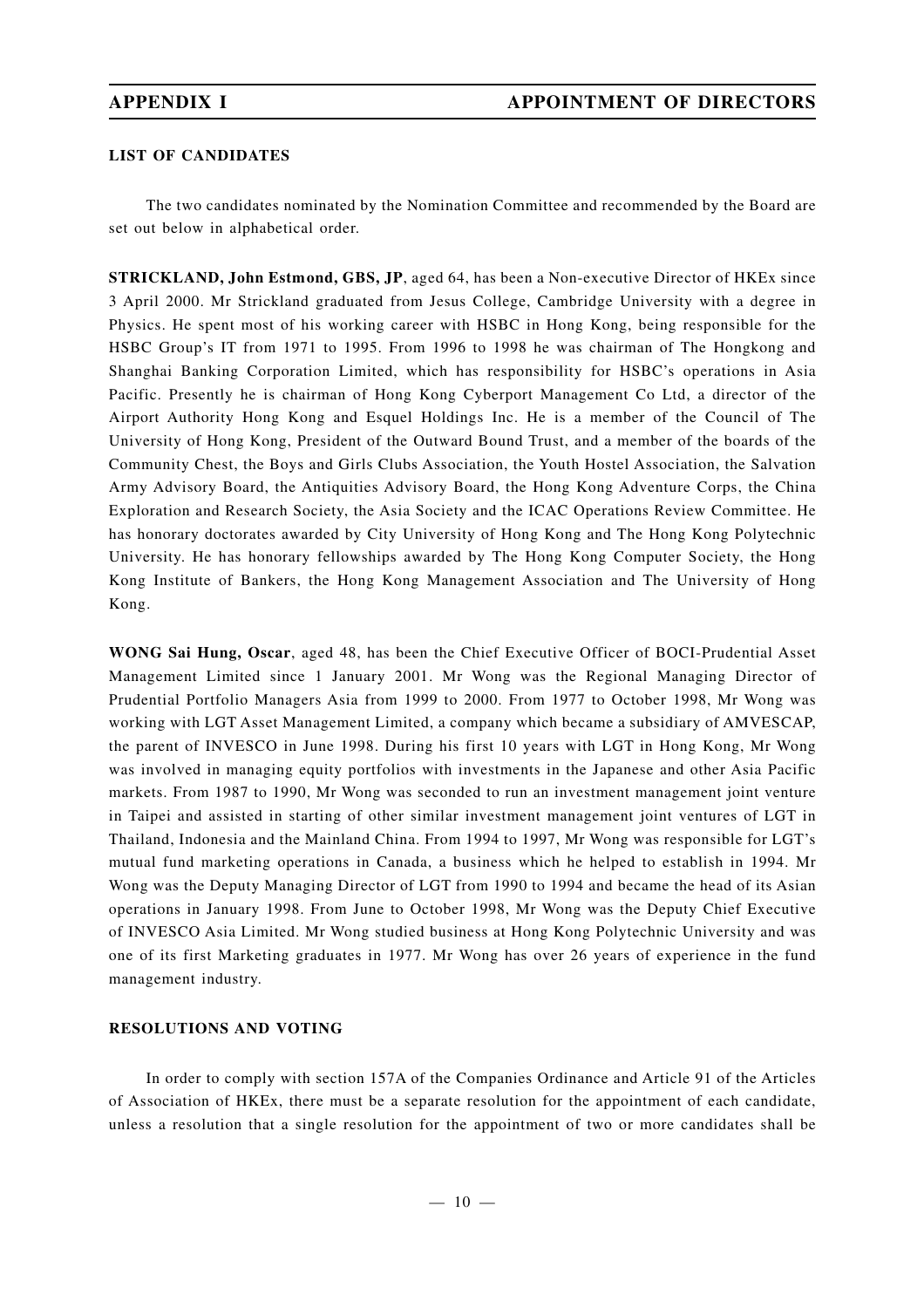proposed has been first agreed to by the meeting without any vote being cast against it. The resolutions themselves will contain a method of determining support for a candidate. Each resolution to be proposed at the AGM will provide as follows:

"**THAT** subject to the number of net votes cast in relation to this resolution (net votes being votes cast in favour minus votes cast against this resolution) being among the two highest number of net votes cast on each of the resolutions for the appointment of a person as a director of the Company at the annual general meeting to be held on 31 March 2004 ("AGM"), [name of candidate] be and is hereby appointed as a director of the Company with effect from the conclusion of the AGM, provided that if any two or more of such resolutions record the same number of net votes (the "tied resolutions"), the ranking of the tied resolutions from highest to lowest number of net votes shall be determined by the drawing of lots by the chairman of the meeting."

Given the complexity of the resolutions to be considered at the AGM, it is expected that the chairman of the meeting will demand that such resolutions be voted on by way of poll. It is also expected that in order to streamline voting procedures for the convenience of Shareholders, the poll on each of the two resolutions will be taken at the same time. On a poll, every Shareholder present in person or by proxy will have one vote for every Share he holds. A Shareholder which is a corporation will be present in person if such Shareholder is present by a duly authorised representative. A Shareholder present in person or by proxy who is entitled to more than one vote does not need to use all his votes (i.e. he can cast less votes than the number of shares he holds or represents) or to cast all his votes the same way (i.e. he can cast some of his votes in favour of the resolution and some of his votes against the resolution). The Board believes that in most situations, Shareholders (other than nominee companies) usually cast all their votes either in favour of a resolution or against a resolution.

**If a resolution is passed by a majority of the votes cast on it, the candidate who is the subject of that resolution will be eligible to be elected a Director. On the other hand, if a resolution is not passed, the candidate who is the subject of that resolution will not be eligible to be elected a Director. If there are less than two resolutions passed by a majority of the votes cast, the Board may appoint any person to fill the vacancy in the Elected Directors category pursuant to Article 92.**

**Assuming a resolution is passed by a majority of the votes cast on it, the candidate who is the subject of that resolution will only actually be elected to one of the two positions on the Board if the net votes cast in favour of his resolution rank within the top two resolutions passed in terms of net votes. Net votes are calculated by taking the votes cast in favour of a resolution and subtracting the votes cast against that resolution. In the event there is a tie in the net votes for two or more resolutions, the tie will be resolved by the drawing of lots by the chairman of the meeting.**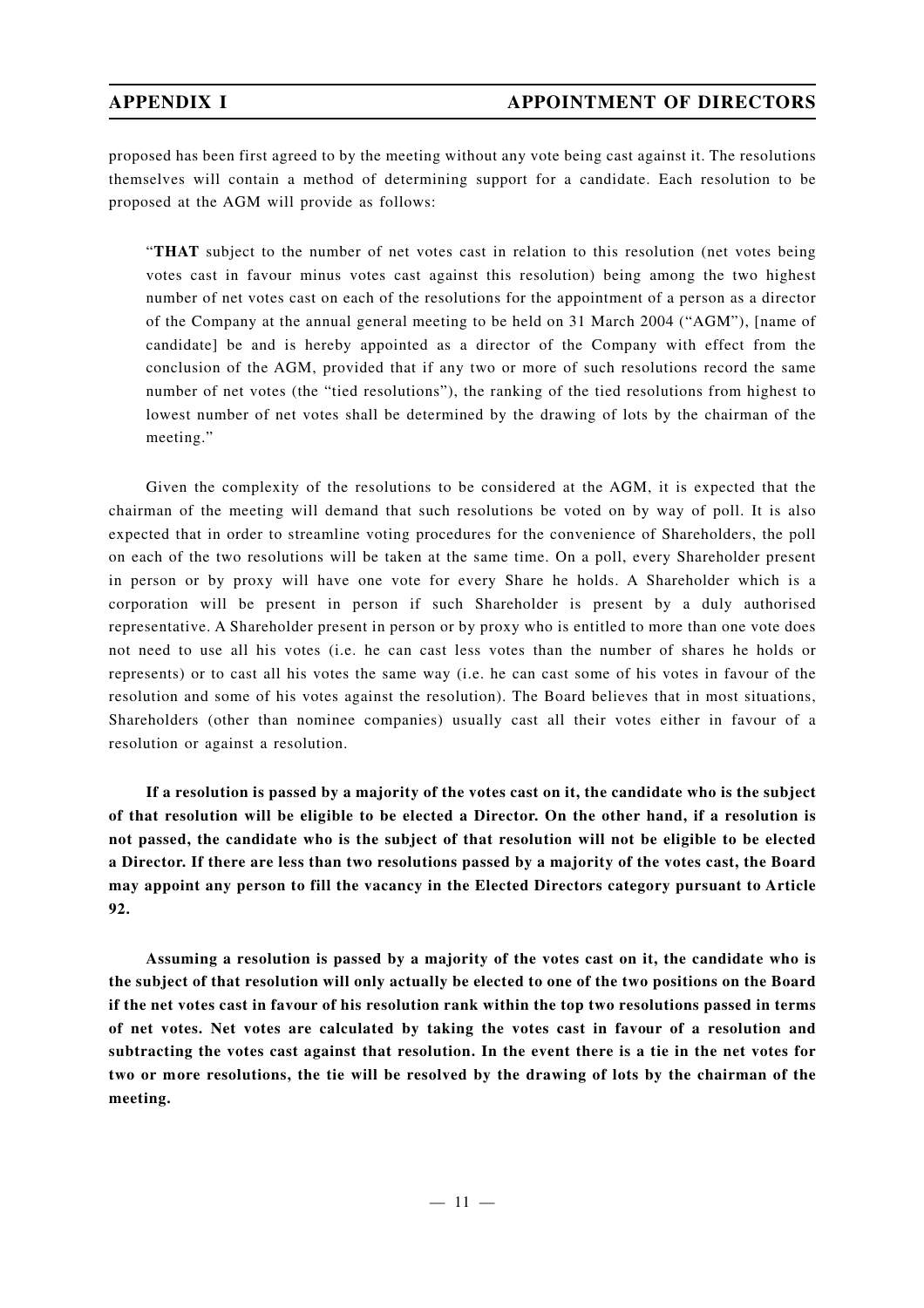**Therefore, if you wish to support a particular candidate, you should vote in favour of his resolution. If you do not wish to support a candidate, you may vote against his resolution or abstain from voting. If you abstain from voting, you should note that your votes will not be counted when calculating the net votes in relation to that candidate.**

A specimen of the draft voting slip proposed for use at the AGM together with examples of how a Shareholder can vote, which do not form part of this circular or the notice of the AGM, will be despatched to Shareholders for information purposes only by the Company's registrar, Hong Kong Registrars Limited, on or before 24 March 2004.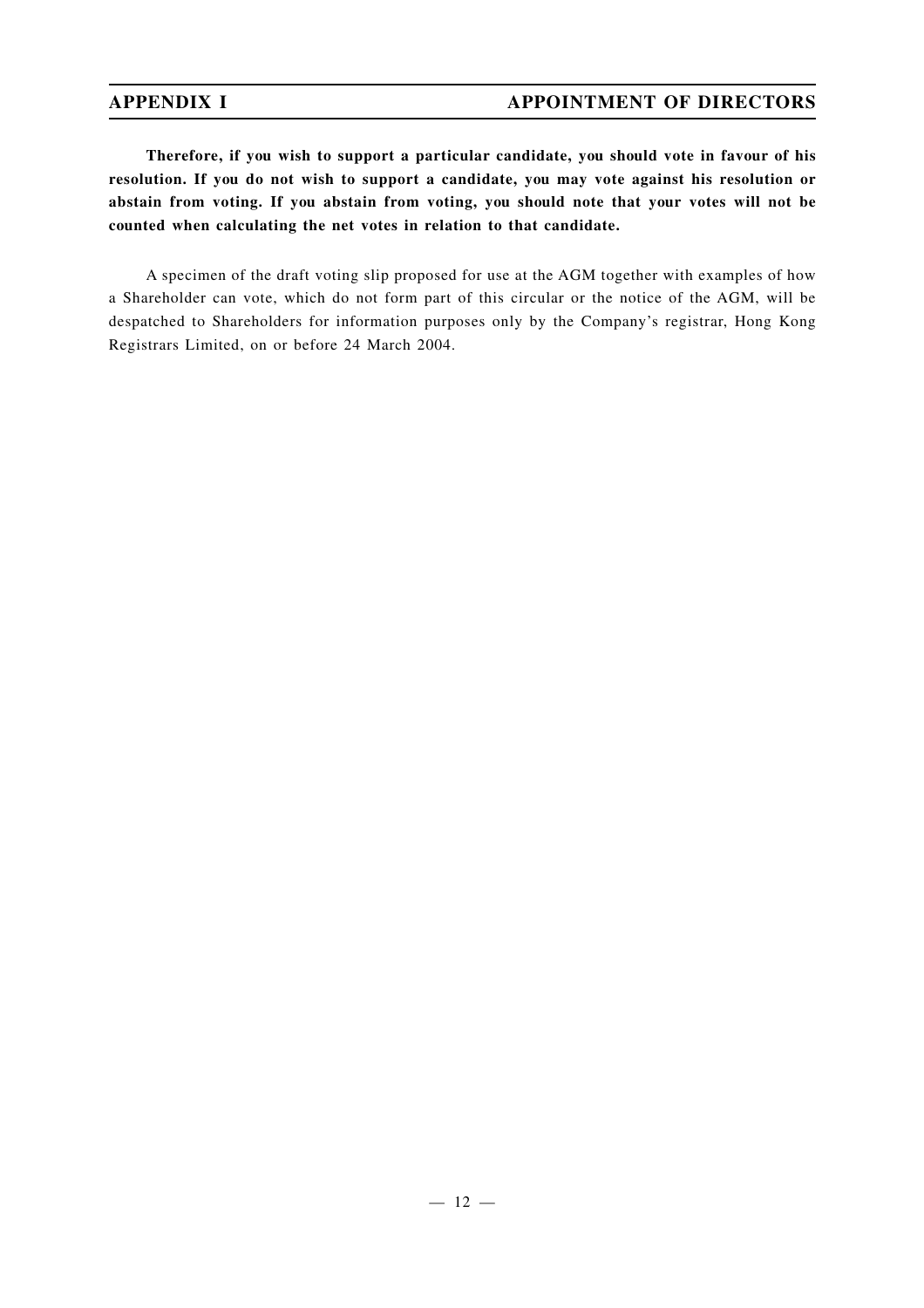This appendix serves as an explanatory statement to the Shareholders as required under the Listing Rules in connection with the proposed Repurchase Mandate and also constitutes the memorandum required under section 49BA of the Companies Ordinance.

### **1. THE LISTING RULES**

The Listing Rules permit a company with a primary listing on the Stock Exchange to repurchase its securities on the Stock Exchange subject to certain restrictions, the most important of which are summarised below:

### *(a) Shareholders' approval*

The Listing Rules provide that all proposed repurchases of securities by a company with a primary listing on the Stock Exchange must be approved in advance by an ordinary resolution, either by way of a general mandate or by specific approval of a particular transaction.

Such authority may only continue in force during the period from the passing of the resolution until whichever is the earlier of: (i) the conclusion of the next annual general meeting of the company, (ii) the expiration of the period within which the next annual general meeting of the company is required by law to be held, or (iii) the passing of an ordinary resolution by shareholders in general meeting of the company revoking or varying such mandate.

*(b) Source of funds*

Repurchases must be funded out of funds legally available for such purpose. A listed company may not repurchase its own securities on the Stock Exchange for a consideration other than cash or for settlement otherwise than in accordance with the trading rules of the Stock Exchange.

### *(c) Trading restrictions*

The shares proposed to be repurchased by a company must be fully paid up. A maximum of 10 per cent. of the existing issued share capital as of the date of resolution passed on the grant of a repurchase mandate may be repurchased on the Stock Exchange. A company may not issue or announce an issue of new shares for a period of 30 days immediately following a repurchase (other than an issue of securities pursuant to an exercise of share options or similar instruments requiring the company to issue securities which were outstanding prior to such repurchase) without the prior approval of the Stock Exchange (or in the case of HKEx, the SFC). In addition, under the Listing Rules in force as at the date of this circular, all repurchases of securities on the Stock Exchange in any calendar month are limited to a maximum of 25 per cent. of the trading volume of such securities on the Stock Exchange in the immediately preceding calendar month. This restriction will be abolished with effect from 31 March 2004. However, under a new rule to be added to the Listing Rules on 31 March 2004, a company shall not repurchase shares on the Stock Exchange if the purchase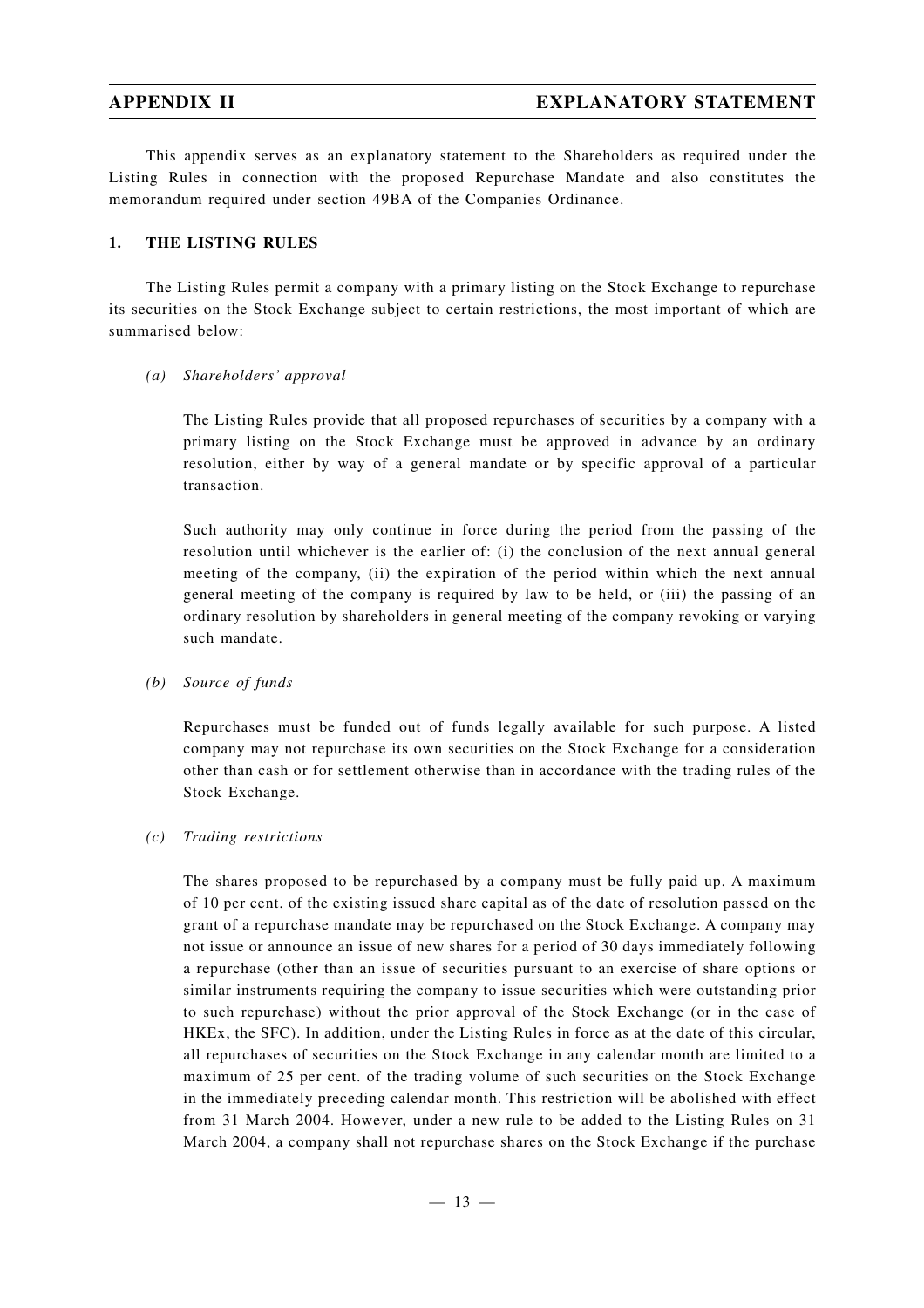price is higher by 5 per cent. or more than the average closing market price for the five preceding trading days. The Listing Rules also prohibit a company from repurchasing its own securities on the Stock Exchange if the repurchase would result in the number of that company's listed securities which are in the hands of the public falling below the relevant prescribed minimum percentage as required by the Listing Rules.

### *(d) Status of repurchased securities*

The Listing Rules provide that the listing of all repurchased securities is automatically cancelled and that the certificates for those securities must be cancelled and destroyed. The aggregate of the authorised share capital shall remain unchanged.

*(e) Suspension of repurchases*

The Listing Rules prohibit any repurchase of securities at any time after a price sensitive development has occurred or has been the subject of a decision until such time as the price sensitive information is made publicly available. Under the current Listing Rules, a company (other than an investment company listed pursuant to the provisions of Chapter 21 of the Listing Rules) may not repurchase securities on the Stock Exchange, unless the circumstances are exceptional, during the period of one month immediately preceding either the preliminary announcement of the company's annual results or the publication of the company's interim report. After the Listing Rules have been amended on 31 March 2004, a company may not repurchase securities on the Stock Exchange, unless the circumstances are exceptional, during the period of one month immediately preceding the earlier of (i) the date of the board meeting for the approval of the company's results for any year, half-year, quarterly or any other interim period and (ii) the deadline for the company to publish an announcement of its results for any year or half-year under the Listing Rules, or quarterly or any other interim period, and ending on the date of the results announcement. In addition, the Stock Exchange (or in the case of HKEx, the SFC) reserves the right to prohibit repurchases of securities on the Stock Exchange if a company has committed a breach of the Listing Rules.

### *(f) Reporting requirements*

Under the Listing Rules, repurchases of securities on the Stock Exchange or otherwise must be reported to the Stock Exchange (in the case of HKEx, the SFC and the Stock Exchange) by not later than 9:00 a.m. (Hong Kong time) on the following business day. In addition, a company's annual report is required to disclose details regarding repurchases of securities made during the year including the number of securities repurchased each month, the repurchase price for each such securities or the highest and lowest price paid for each repurchase where relevant, and the aggregate price paid for such purchases and the reasons of the directors of the company for making such repurchases.

A company shall procure that any broker appointed by the company to effect the repurchase of securities shall disclose to the Stock Exchange (or in the case of HKEx, the SFC) such information with respect to repurchases made on behalf of that company as the Stock Exchange (or in the case of HKEx, the SFC) may request.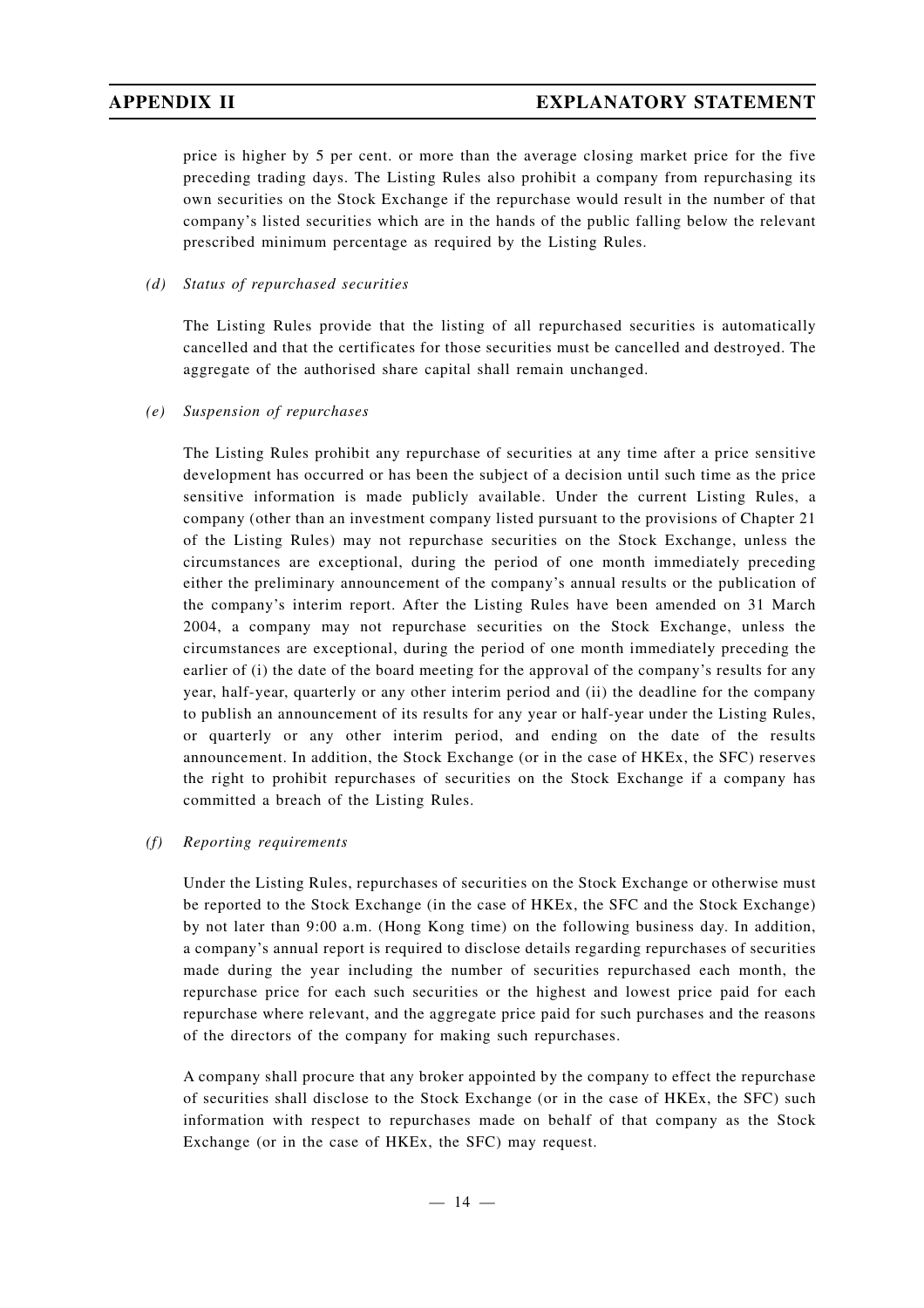### *(g) Connected parties*

The Listing Rules prohibit a company from knowingly repurchasing securities on the Stock Exchange from a "connected person", that is, a director, chief executive or substantial shareholder of the company or any of its subsidiaries or their respective associates (as defined in the Listing Rules) and a connected person is prohibited from knowingly selling his securities in the company back to the company. No connected person (as defined in the Listing Rules) has notified HKEx that he has a present intention to sell Shares to HKEx, or has undertaken not to do so, if the Repurchase Mandate is exercised.

### **2. SHARE CAPITAL**

As at the Latest Practicable Date, the issued share capital of HKEx comprised 1,049,454,846 Shares. Subject to the passing of the ordinary resolution approving the Repurchase Mandate and on the basis that no further Shares are issued or repurchased following the Latest Practicable Date and up to the date of AGM, exercise in full of the Repurchase Mandate could accordingly result in up to 104,945,484 Shares being repurchased by HKEx during the period from 31 March 2004, the date of AGM up to (i) the conclusion of the next annual general meeting of HKEx, (ii) the expiration of the period within which the next annual general meeting of HKEx is required by law to be held, or (iii) the passing of an ordinary resolution by the Shareholders in general meeting of HKEx revoking or varying the Repurchase Mandate, whichever occurs first.

### **3. REASONS FOR REPURCHASES**

The Board believes that it is in the best interests of HKEx and the Shareholders to have a general authority from the Shareholders to enable HKEx to repurchase Shares in the market. Such repurchases may, depending on market conditions and funding arrangements at the time, lead to an enhancement of the net asset value of HKEx and/or its earnings per Share and will only be made when the Board believes that such repurchases will benefit HKEx and its Shareholders.

### **4. FUNDING OF REPURCHASES**

In repurchasing securities, HKEx may only apply funds legally available for such purchase in accordance with its Memorandum and Articles of Association, the laws of Hong Kong and the Listing Rules. Repurchases pursuant to the Repurchase Mandate will be made out of funds of HKEx legally permitted to be utilised in this connection, including the funds of HKEx otherwise available for dividend or distribution or the proceeds of a fresh issue of shares made for such purpose. Any premium payable on a purchase over the par value of the Shares to be purchased must be provided for out of funds of HKEx otherwise available for dividend or distribution or out of sums standing to the credit of HKEx's share premium account.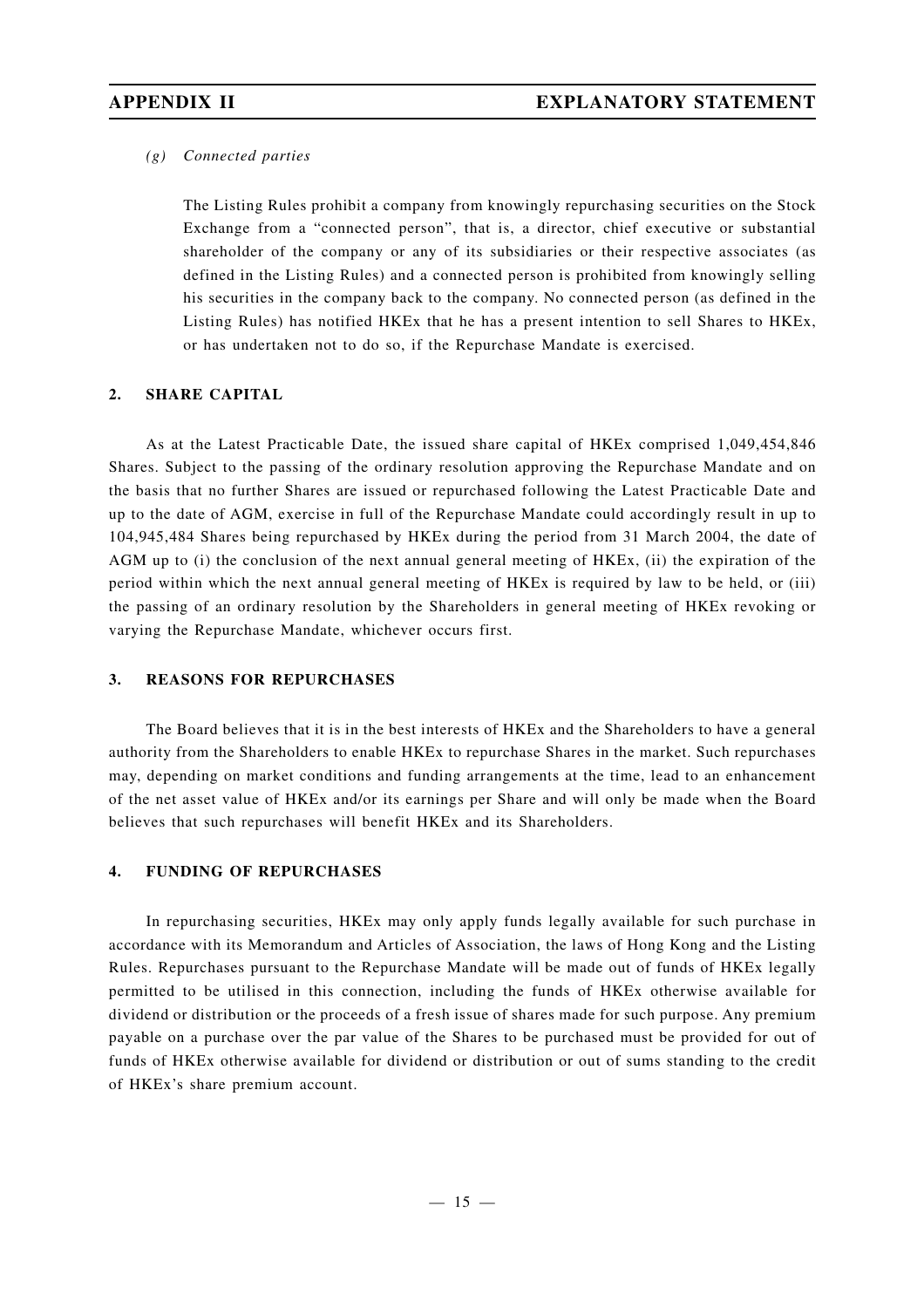There might be a material adverse effect on the working capital or gearing position of HKEx group of companies, as compared with the position disclosed in the audited accounts contained in the annual report of HKEx for the year ended 31 December 2003, in the event that the Repurchase Mandate is exercised in full at any time. However, the Board does not propose to exercise the Repurchase Mandate to such an extent as would, in the circumstances, have a material adverse effect on the working capital requirements of HKEx group of companies or its gearing levels which, in the opinion of the Board, are from time to time appropriate for HKEx.

### **5. GENERAL**

None of the Directors nor, to the best of their knowledge, having made all reasonable enquiries, their respective associates (as defined in the Listing Rules), have any present intention, if the Repurchase Mandate is exercised, to sell any Shares to HKEx or its subsidiaries.

The Board has undertaken to the SFC that, so far as the same may be applicable, it will exercise the Repurchase Mandate only in accordance with the Listing Rules and the applicable laws of Hong Kong.

If as a result of a repurchase of Shares pursuant to the Repurchase Mandate, a Shareholder's proportionate interest in the voting rights of HKEx increases, such increase will be treated as an acquisition of voting rights for the purposes of the Takeover Code. Accordingly, a Shareholder or a group of Shareholders acting in concert (within the meaning under the Takeover Code), depending on the level of increase in the Shareholders' interest, could obtain or consolidate control of HKEx and thereby become obliged to make a mandatory offer in accordance with Rule 26 of the Takeover Code. Save as aforesaid, the Board is not aware of any consequences which would arise under the Takeover Code as a result of any repurchases of Shares pursuant to the Repurchase Mandate.

### **6. SHARE REPURCHASES MADE BY HKEx**

HKEx has not repurchased any Shares during the six months prior to the Latest Practicable Date (whether on the Stock Exchange or otherwise).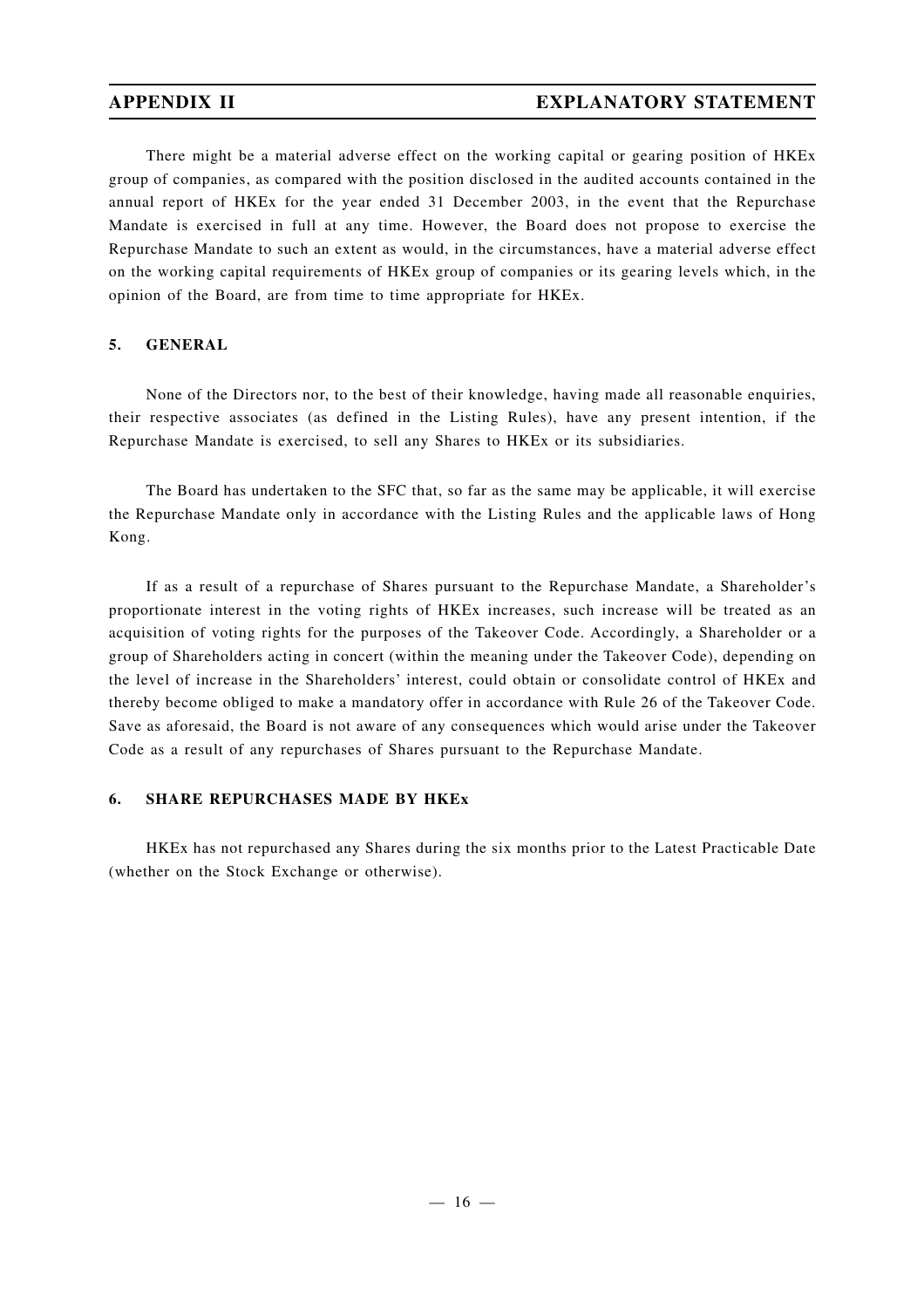# **APPENDIX II EXPLANATORY STATEMENT**

## **7. SHARE PRICES**

During each of the previous twelve months preceding the Latest Practicable Date, the highest and lowest prices at which the Shares were traded on the Stock Exchange were as follows:

|           | Share Prices (per share) |        |
|-----------|--------------------------|--------|
|           | <b>Highest</b>           | Lowest |
|           | $(HK\$                   | $(HK\$ |
| 2003      |                          |        |
| March     | 9.60                     | 8.30   |
| April     | 9.25                     | 7.60   |
| May       | 10.45                    | 8.95   |
| June      | 11.80                    | 10.30  |
| July      | 12.95                    | 10.90  |
| August    | 14.30                    | 12.70  |
| September | 17.00                    | 14.05  |
| October   | 17.30                    | 16.15  |
| November  | 17.30                    | 14.50  |
| December  | 17.15                    | 15.85  |
| 2004      |                          |        |
| January   | 21.90                    | 16.90  |
| February  | 21.15                    | 18.60  |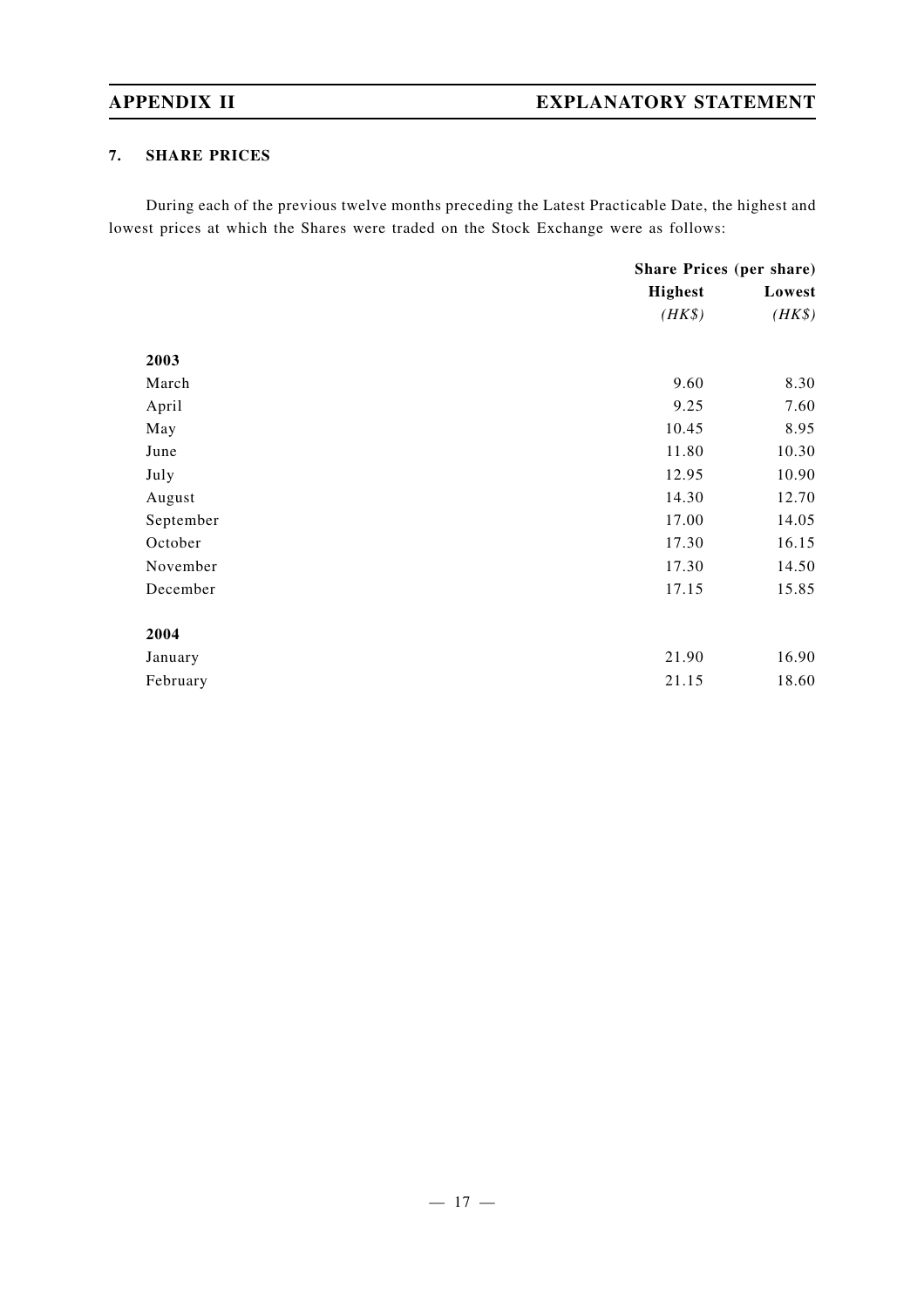This appendix sets out the proposed amendments to the Articles of Association to reflect the legislative changes to the Companies Ordinance regarding the removal of a director by an ordinary resolution and to incorporate the changes that will be required under the revised Listing Rules. The proposed amendments to the Articles of Association have been marked up for ease of reference.

### *Article 2 — Interpretation*

A new definition of "associate" will be added as follows:

"associate has the same meaning as in the Rules Governing the Listing of Securities on the Stock Exchange;"

*Article 70(1) — Voting and demand for poll*

The revised Listing Rules provide that any vote of shareholders taken at a general meeting to approve (i) connected transactions; (ii) transactions that are subject to independent shareholders' approval pursuant to the Listing Rules; (iii) granting of options to a substantial shareholder or an independent non-executive director or any of their respective associates; and (iv) any other transaction in which a shareholder has a material interest and is therefore required to abstain from voting, must be taken on a poll. To reflect this new requirement, Article 70(1) will be amended as follows:

- $(1)$  Subject to the rules prescribed by any Relevant Exchange from time to time, Atat every general meeting a resolution put to the vote of the meeting shall be decided on a show of hands, unless (before or upon the declaration of the result of the show of hands) a poll be demanded by:
	- (a) the chairman of the meeting; or
	- (b) at least three members present in person or by proxy having the right to vote on the resolution; or
	- (c) a member or members present in person or by proxy representing in aggregate not less than one-tenth of the total voting rights of all the members having the right to attend and vote at the meeting; or
	- (d) a member or members present in person or by proxy holding shares conferring the right to attend and vote at the meeting on which an aggregate sum has been paid up equal to not less than one-tenth of the total sum paid up on all the shares conferring that right;

and a demand for a poll by a person as proxy for a member shall be as valid as if the demand were made by the member himself."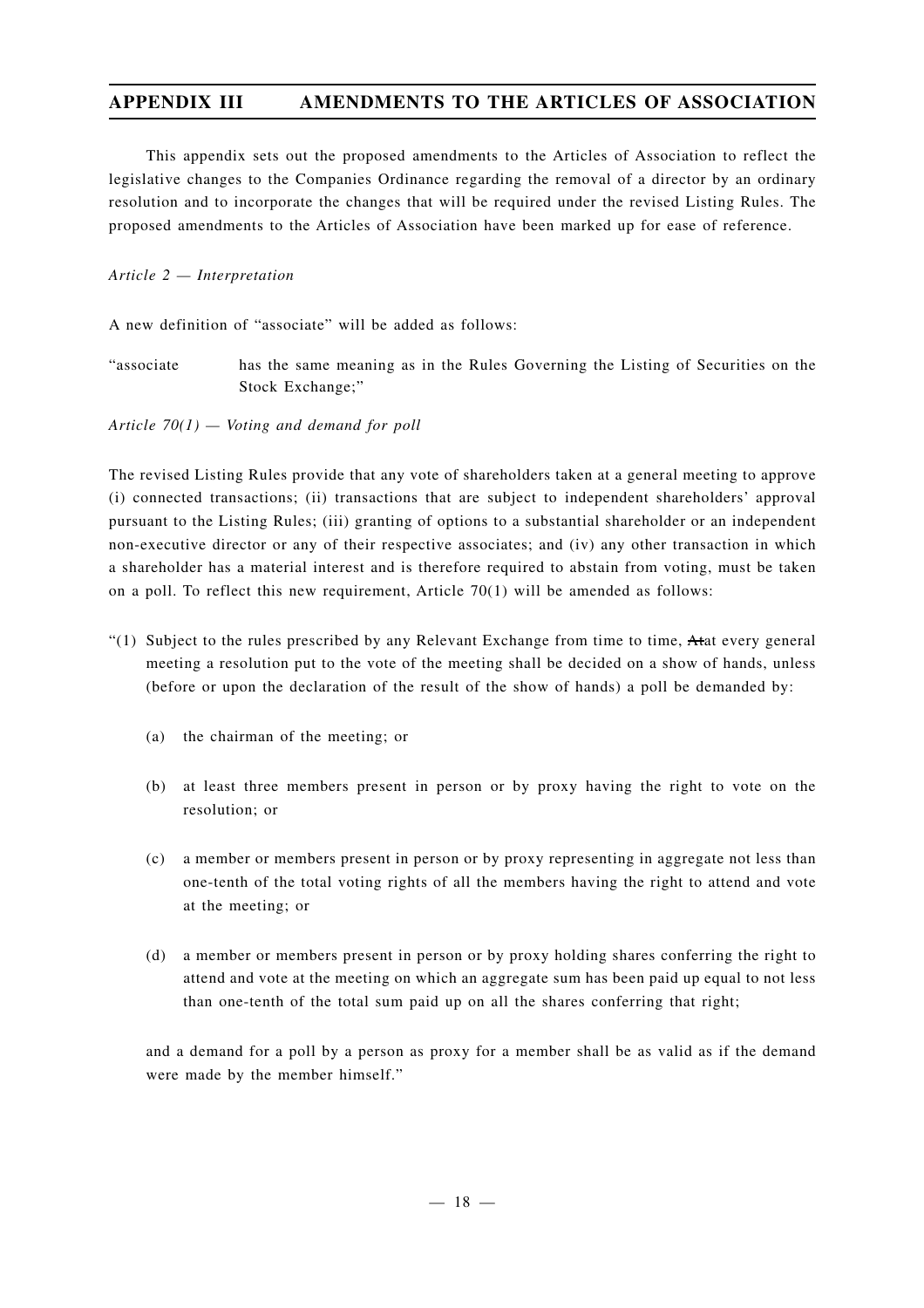### *Voting rights*

Under the revised Listing Rules, the articles of association of a listed company must provide that where any shareholder is subject to voting restrictions under the Listing Rules, any votes cast by or on behalf of such shareholder in contravention of such restriction shall not be counted. A new Article 79A will be added as follows:

### "79A.**Voting restrictions under Listing Rules**

Where any member is, under the Rules Governing the Listing of Securities on the Stock Exchange, required to abstain from voting on any particular resolution or restricted to voting only for or only against any particular resolution, any votes cast by or on behalf of such member in contravention of such requirement or restriction shall not be counted."

### *Article 90(2)(b) — Appointment of Directors and Public Interest Directors*

Article 90(2)(b) will be amended to specify the lodgment period for the nomination of directors by shareholders, which will commence no earlier than the day after the despatch of the notice of the meeting appointed for such election and end no later than 7 days prior to the date of such meeting, as follows:

- "(b) not less than seven nor more than twenty eight clear days beforenot earlier than the day after the despatch of the notice of the meeting and not later than 7 days prior to the date appointed for the meeting there has been given to the Secretary, by a member (other than the person to be proposed) entitled to vote at the meeting, notice of his intention to propose a resolution for the appointment or reappointment of that person and a notice executed by that person of his willingness to be appointed or re-appointed, provided however that this provision shall not apply in respect of:
	- (i) the first general meeting called to appoint Directors after the date on which these Articles become effective; and
	- (ii) any general meeting at which a person is to be appointed a Director to fill any vacancy created by an Inaugural Elected Director prior to the expiration of his term in 2003."

### *Article 94(1) — Removal of Directors and Article 95 — Vacation of office of Director*

Section 157B of the Companies Ordinance has been amended to provide that a director may be removed by an ordinary resolution instead of a special resolution notwithstanding any provision in a company's constitution. To reflect this change and to make the requirement under the Articles of Association in line with the Companies Ordinance requirement, Articles 94(1) and 95(h) will be amended as follows:

### Article 94

"(1) The Company may by  $\frac{1}{2}$  special ordinary resolution remove any Director (other than a Public Interest Director or the Chief Executive) before his period of office has expired notwithstanding anything in these Articles or in any agreement between him and the Company."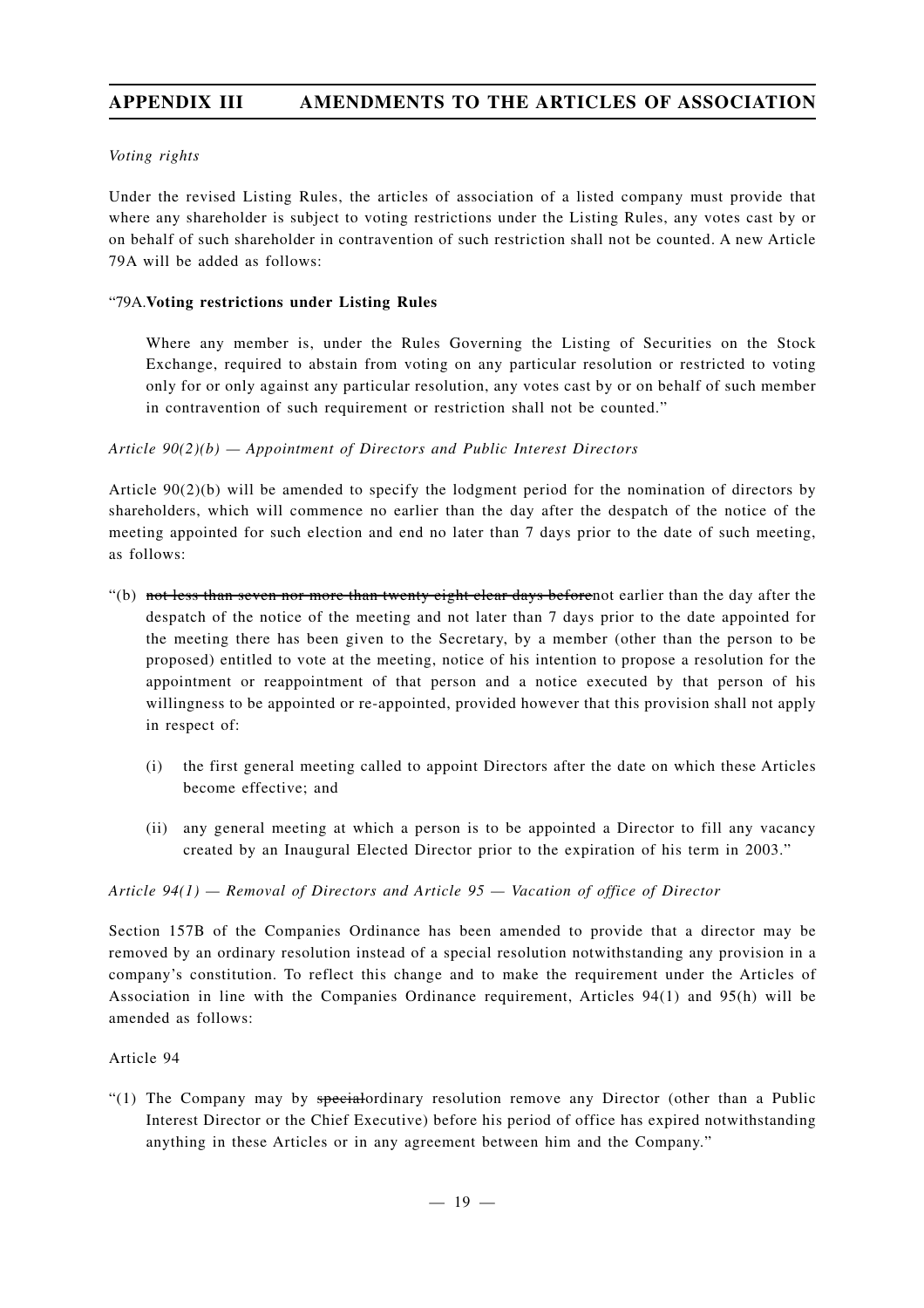Article 95

"(h) in the case of a Director other than a Public Interest Director, if he is removed by special ordinary resolution of the Company in accordance with the Statutes."

*Article 101(7) to (10) — Power of Directors to hold offices of profit and to contract with Company*

Article 101(7) to (10) will be amended to provide that Directors shall not vote for transactions in which they or their associates have a material interest, as follows:

- "(7) A Director shall also not vote (or be counted in the quorum at a meeting) in relation to any resolution relating to any contract or arrangement or other proposal in which he has an interest which (taken together with any interest of any person connected with himof his associates) is to his knowledge a material interest and, if he purports to do so, his vote shall not be counted, but this prohibition shall not apply and a Director may vote (and be counted in the quorum) in respect of any resolution concerning any one or more of the following matters:
	- (a) the giving to him or any of his associates of any guarantee, indemnity or security in respect of money lent or obligations undertaken by him or any of them at the request of or for the benefit of the Company or any of its subsidiaries;
	- (b) the giving to a third party of any guarantee, indemnity or security in respect of a debt or obligation of the Company or any of its subsidiaries for which he himself or any of his associates has assumed responsibility in whole or in part and whether alone or jointly under a guarantee or indemnity or by the giving of security;
	- (c) where the Company or any of its subsidiaries is offering securities in which offer the Director or any of his associates is or may be entitled to participate as a holder of securities or in the underwriting or sub-underwriting of which the Directorany of them is to participate;
	- (d) any contract in which he or any of his associates is interested in the same manner as other holders of shares or debentures or other securities of the Company by virtue only of his or their interest in shares or debentures or other securities of the Company;
	- (e) any contract concerning any other company (not being a company in which the Director and any of his associates in aggregate  $\omega$  is a per cent. or more) in which he or any of his associates is interested directly or indirectly as an officer or shareholder;
	- (f) any contract concerning the adoption, modification or operation of a pension fund or retirement, death or disability benefits scheme which relates both to Directors, their associates and employees of the Company or of any of its subsidiaries and does not provide in respect of any Director or any of his associates as such any privilege or advantage not accorded to the employees to which the fund or scheme relates;